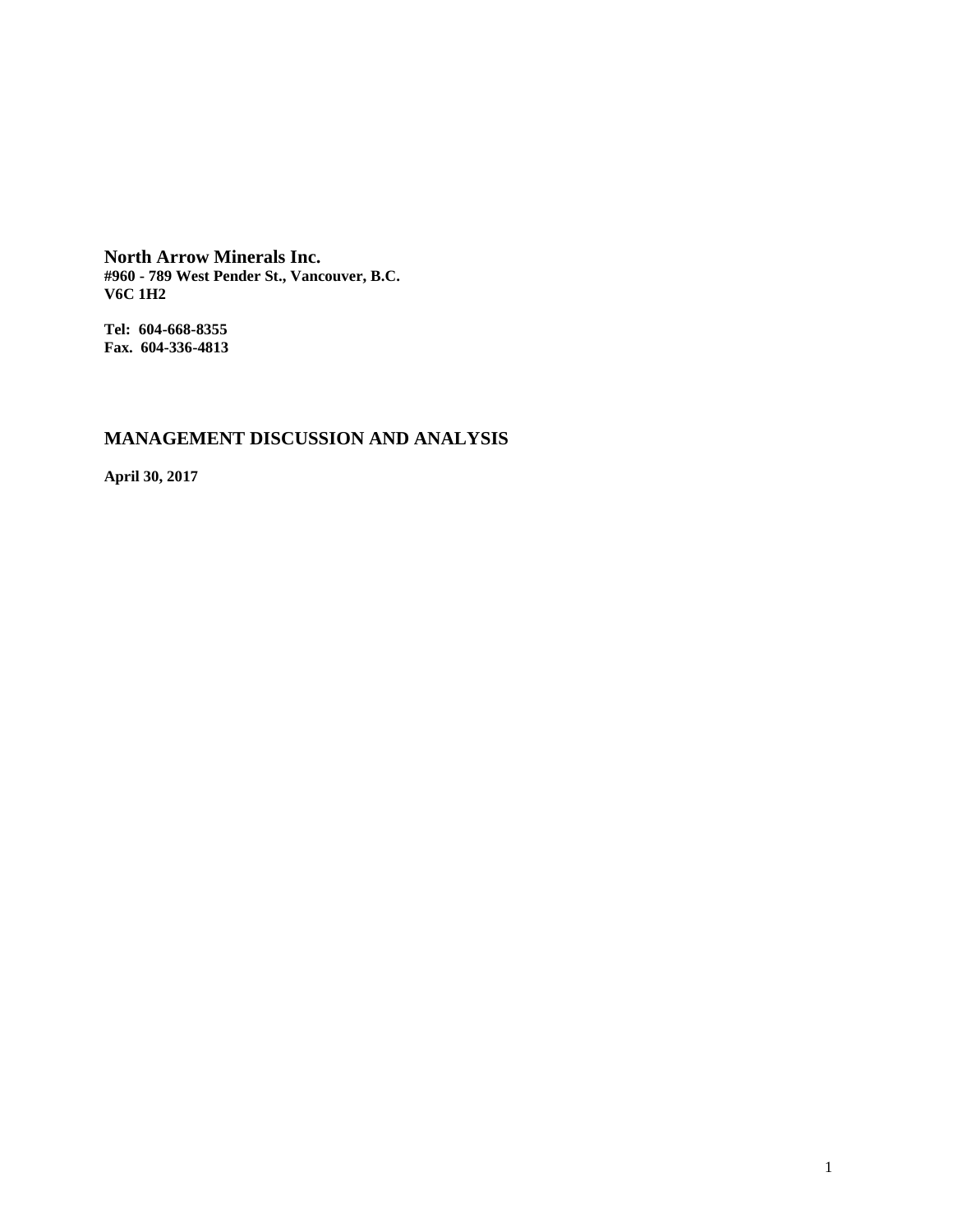# **Form 51-102 F1 Management Discussion and Analysis ("MD&A") North Arrow Minerals Inc. Containing Information up to and including August 3, 2017**

### **Description of Business**

North Arrow Minerals Inc. ("North Arrow", "NAR" or the "Company") is a Canadian mineral exploration company focused on evaluating prospective diamond exploration properties in Canada. The Company's key diamond properties include the Naujaat (formerly Qilalugaq) (Nunavut), Pikoo (Saskatchewan), Lac de Gras (Northwest Territories), Loki (Northwest Territories) and Mel (Nunavut). Shares of the Company trade on the TSX Venture Exchange ("TSXV") under the symbol NAR.

The following discussion and analysis of the Company's financial condition and results of operations for the year ended April 30, 2017 should be read in conjunction with the audited financial statements of the Company for the years ended April 30, 2017 and April 30, 2016, together with the notes thereto. The MD&A supplements, but does not form part of the audited financial statements of the Company. The Company's financial statements have been prepared in accordance with International Financial Reporting Standards ("IFRS").

Unless otherwise noted, all currency amounts are stated in Canadian dollars.

### **Forward Looking Statements**

This document may contain "forward-looking statements" within the meaning of Canadian securities legislation and the United States Private Securities Litigation Reform Act of 1995. These forward-looking statements are made as of the date of this document and the Company does not intend, and does not assume any obligation, to update these forward-looking statements, except as required by law.

Forward-looking statements relate to future events or future performance and reflect management's expectations or beliefs regarding future events and include, but are not limited to, statements with respect to sources of and anticipated financing requirements, the estimation of mineral reserves and resources, the realization of mineral reserve estimates, the timing and amount of estimated future production, costs of production, capital expenditures, success of mining operations, environmental risks, unanticipated reclamation expenses, title disputes or claims and limitations on insurance coverage.

These forward-looking statements include, among others, statements with respect to the Company's objectives for the ensuing year, our medium and long-term goals, and strategies to achieve those objectives and goals, as well as statements with respect to our beliefs, plans, objectives, expectations, anticipations, estimates and intentions. The words "may," "could," "should," "would," "suspect," "outlook," "believe," "plan," "anticipate," "estimate," "expect," "intend," and words and expressions of similar import are intended to identify forward-looking statements. In particular, statements regarding the Company's future operations, future exploration and development activities or other development plans and estimated future financing requirements contain forward-looking statements.

All forward-looking statements and information are based on the Company's current beliefs as well as assumptions made by and information currently available to the Company concerning anticipated financial performance, business prospects, strategies, regulatory developments, development plans, exploration, development and mining activities and commitments. Although management considers these assumptions to be reasonable based on information currently available to it, they may prove to be incorrect.

By their very nature, forward-looking statements involve inherent risks and uncertainties, both general and specific, and risks exist that predictions, forecasts, projections and other forward-looking statements will not be achieved. We caution readers not to place undue reliance on these statements as a number of important factors could cause the actual results to differ materially from the beliefs, plans, objectives, expectations, anticipations, estimates and intentions expressed in such forward-looking statements.

These factors include, but are not limited to, developments in world financial and commodity markets, risks relating to fluctuations in the Canadian dollar and other currencies relative to the US dollar, changes in exploration plans due to exploration results and changing budget priorities of the Company or its joint venture partners, changes in project parameters as plans continue to be refined; possible variations in ore reserves, grade or recovery rates; accidents,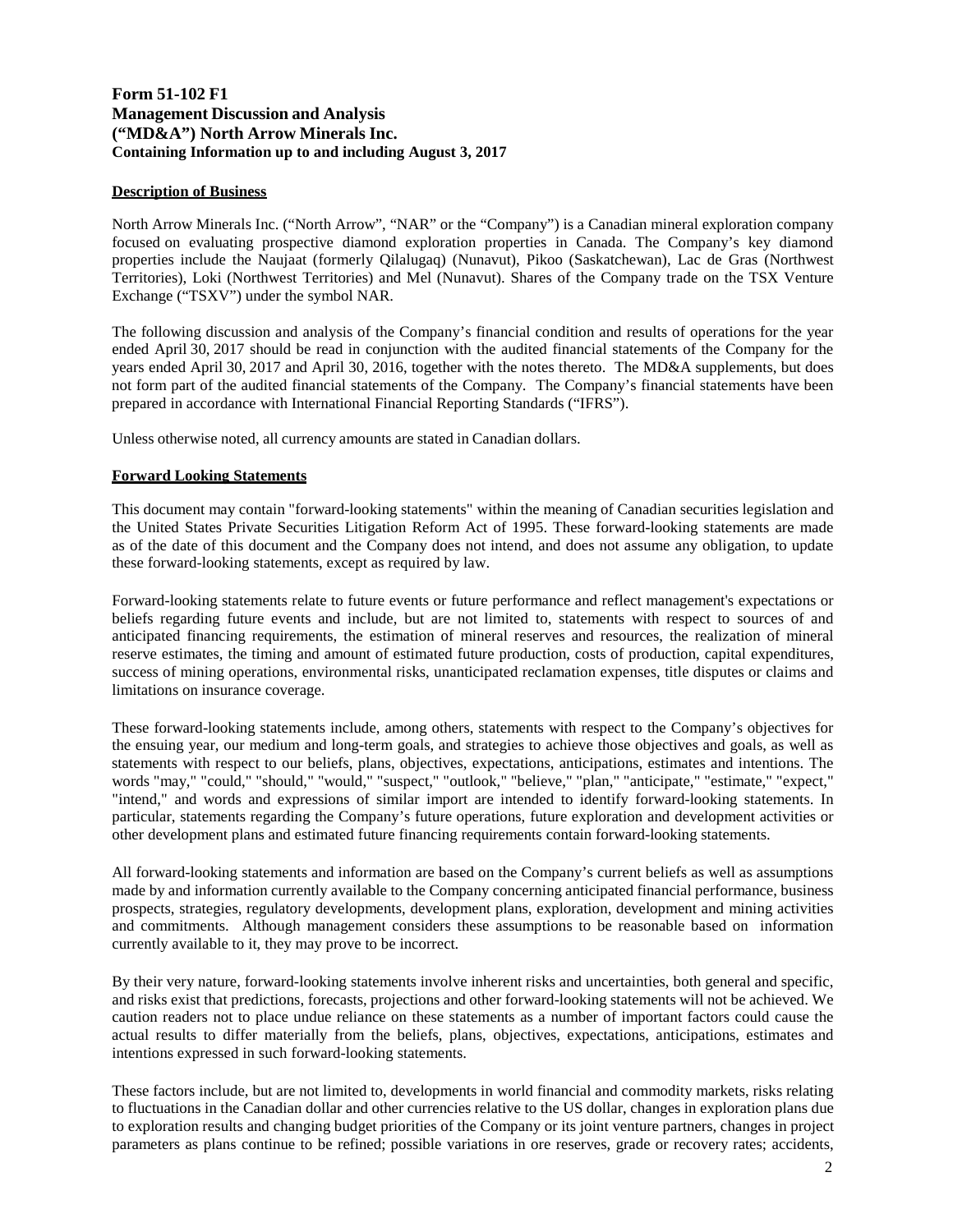labour disputes and other risks of the mining industry; delays in obtaining governmental approvals or financing, the effects of competition in the markets in which the Company operates, the impact of changes in the laws and regulations regulating mining exploration and development, judicial or regulatory judgments and legal proceedings, operational and infrastructure risks, and the Company's anticipation of and success in managing the foregoing risks. The Company cautions that the foregoing list of factors that may affect future results is not exhaustive. When relying on our forward-looking statements to make decisions with respect to the Company, investors and others should carefully consider the foregoing factors and other uncertainties and potential events. The Company does not undertake to update any forward-looking statement, whether written or oral, that may be made from time to time by the Company or on our behalf, except as required by law.

### **Highlights for the year ended April 30, 2017 and subsequent events up to August 3, 201**7

Consolidation of Naujaat (formerly Qilalugaq) and Pikoo project interests

• On February 15, 2017, the Company completed the acquisition of Stornoway Diamond Corporation's ("Stornoway") remaining interests in the Naujaat (formerly Qilalugaq) and Pikoo projects in exchange for 2 million common shares of the Company and 0.5% and 1.0% royalty interests in Naujaat and Pikoo, respectively. The Company will also be required to pay Stornoway certain future contingent cash payments of \$2.5M (Naujaat) and \$1.25M (Pikoo). As a result of the acquisitions, the Company now holds a 100% interest in both projects.

### Naujaat project, NU

- During the year ended April 30 2017, the company changed the project name from Qilalugaq to Naujaat (pronounced Now-yat) to more accurately reflect the geographic location of the property, which is located within the municipality of the community of Naujaat, Nunavut.
- Effective November 2016, the Company, Stornoway and an existing underlying royalty holder concluded an agreement whereby existing 3% net smelter returns ("NSR"; applicable to metals) and 3% gross production royalties ("GPR"; applicable to industrial minerals, including diamonds) may each be reduced to 1% subject to future contingent cash payments totaling \$5.15M and future staged exploration expenditures totaling \$20M.
- During the year ended April 30, 2017, the Company continued with a diamond polishing and evaluation exercise to better understand the characteristics and value of fancy coloured diamonds recovered from the Q1-4 kimberlite, and to evaluate their potential impact on the project. Results from this work have confirmed that i) a portion of the yellow diamond population are fancy orangey yellow diamonds that would be desirable for use in the gem and jewelry trade and ii) the presence of these fancy coloured diamonds could have a significant positive impact on the overall value of the Q1-4 diamond population.
- On June 28, 2017, the Company announced the start of a summer program including 4,500m of delineation drilling and the collection of a 200t mini-bulk sample. Drilling is intended to better delineate the kimberlite, in particular between 200m and 300m below surface, and will also help confirm and update the internal geological model for Q1-4 and improve the deposit's spatial diamond dataset. On July 24, 2017 the Company announced a 234 tonne mini-bulk sample has been collected, the results of which are intended to provide an indication of the characteristics of the macrodiamond population in the sampled phases of the kimberlite and help with planning for the collection of a larger bulk sample in 2018.

### Pikoo project, SK

- On May 31, 2016 and June 25, 2016, the Company reported microdiamond results from samples of the PK150, PK314 and PK346 kimberlites, which confirm that all five of the Pikoo project kimberlites that have been tested to date are diamondiferous.
- On September 13, 2016, the Company reported a total of 101 till samples were collected from the Project. Samples were collected from the North Pikoo, South Pikoo, East Pikoo and Bear Lake target areas where an evaluation of past results suggests that undiscovered kimberlites may be present. Results from these samples have helped define unsourced kimberlite indicator mineral (KIM) trains in these areas and further evaluation of these areas will be the focus of further exploration in 2017.

### Mel project, NU

• On September 13, 2016, the Company announced a total of 111 till samples were collected from the Mel property to follow up and test the up-ice termination of at least two distinct KIM trains identified from 2015 sampling. On February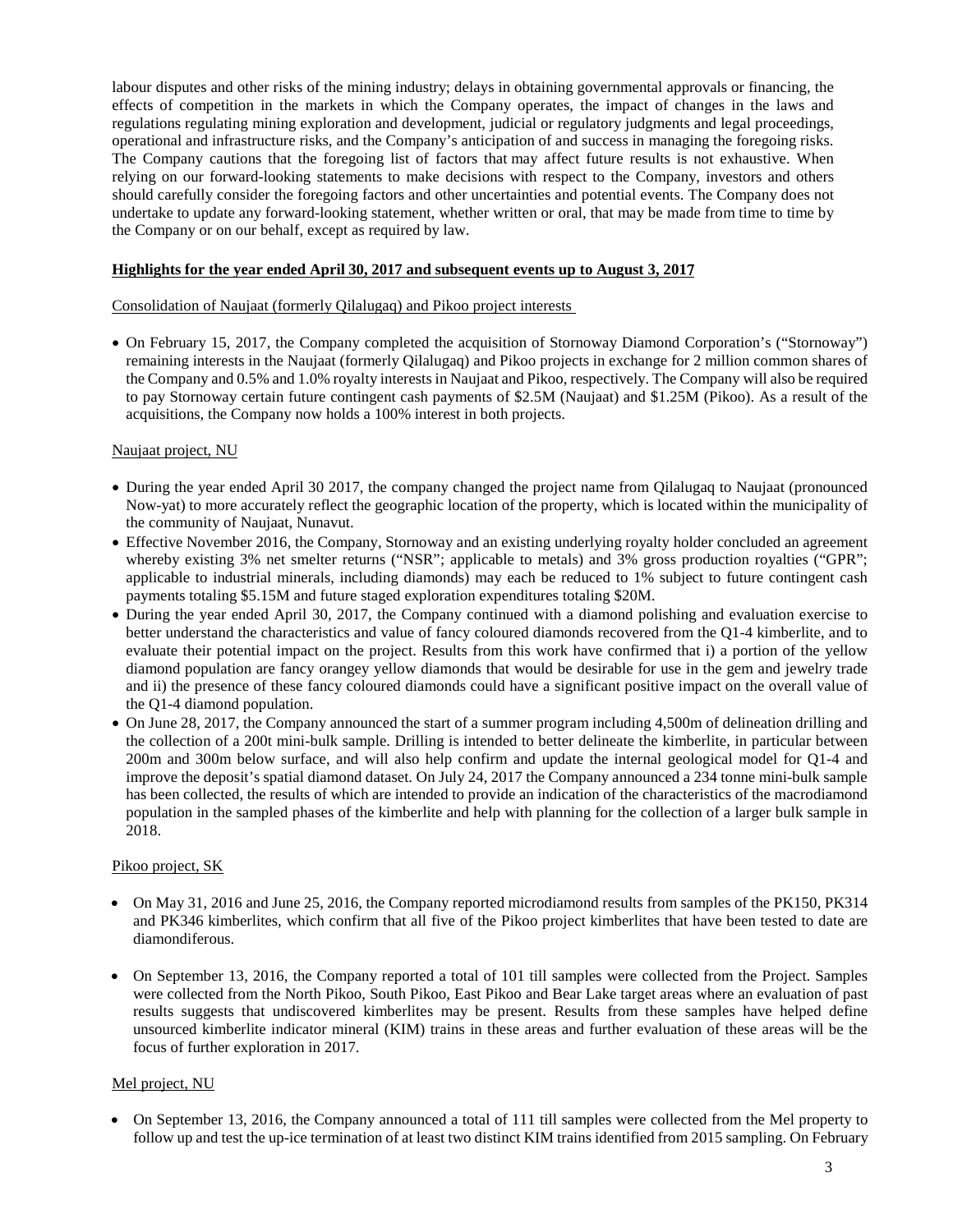8, 2017, the Company reported initial sample results indicating that the KIM trains are well cutoff within the project area, suggesting close proximity to a kimberlite bedrock source. Subsequent microprobe analyses have definitively confirmed the up ice cut off of the KIM trains.

• On June 28, 2017, the Company announced plans for summer 2017 detailed prospecting and geophysical surveys of the KIM targets, which could result in the discovery of a new kimberlite field.

# Lac de Gras joint venture project, NT

- During the year ended April 30, 2017, the Lac de Gras joint venture, operated by partner Dominion Diamond Corporation, completed an airborne geophysical survey over portions of the joint venture property.
- At April 30, 2017, Dominion had commenced a \$2.8M exploration program consisting of ground and airborne geophysical surveys and exploration drilling. Subsequent to April 30, 2017 Dominion completed ground geophysical surveys of 20 targets. Planning is underway for further evaluation including possible drill testing of selected targets.

# Loki project, NT

• On September 13, 2016, the Company announced North Arrow had staked mineral claims covering new target areas to the south and east of the Redemption project. The Company retains a 100% interest in these new claims as well as several previously staked mineral claims located to the southeast of the Monument kimberlite cluster, which together comprise the Company's new Loki Diamond Project. A brief till and esker sampling program was conducted at the Loki Project in August 2016 with 56 samples collected to provide an initial evaluation of identified target areas. The Company plans a program of ground geophysical surveys and if warranted exploration drilling during 2017.

# May 18, 2017 Financing

• Effective May 18, 2017, the Company closed a 20,000,000 unit private placement at a price of \$0.25 per unit for gross proceeds of \$5,000,000. Each unit consisted of one share and a share purchase warrant entitling the holder to purchase an additional share at a price of \$0.40 for a period of three years. The proceeds raised will be used for a planned drill program at Naujaat, ongoing exploration work at other projects and working capital.

A summary of the exploration activities for the Company follows, as well as a description of other corporate activities. These summaries include some discussion of management's future exploration plans. The reader is cautioned that actual results, performance or achievements may be materially different from those implied or expressed in these statements. The Company's exploration programs are subject to change from time to time, based on the analysis of results and changing corporate priorities, exploration targets and funding consideration.

# **Exploration Projects Overview**

An overview of the exploration activities for the Company follows. For additional details the reader is referred to the Company's continuous disclosure documents available on [SEDAR \(www.sedar.com](http://www.sedar.com/)).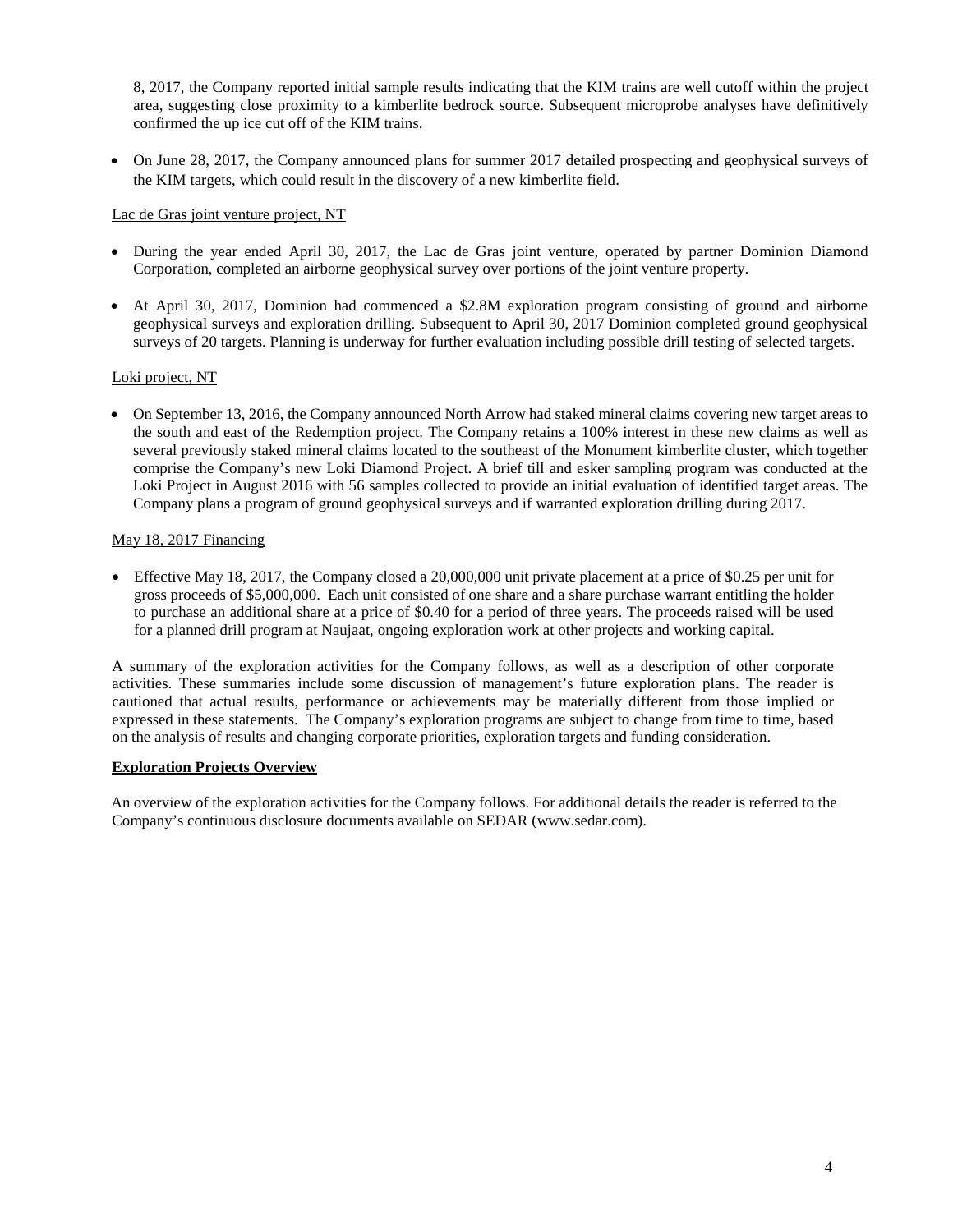# EXPLORATION AND EVALUATION ASSETS

| Write-offs                                                                                               |                                                  |
|----------------------------------------------------------------------------------------------------------|--------------------------------------------------|
| <b>Expended During</b><br>During the<br>the Year<br>Year<br>April 30, 2016                               | April 30, 2017                                   |
|                                                                                                          |                                                  |
| Diamond Properties                                                                                       |                                                  |
| Lac de Gras, Canada                                                                                      |                                                  |
| \$<br><b>Exploration</b> costs<br>\$235,404                                                              | \$<br>\$235,404<br>277,918                       |
| Acquisition and tenure costs<br>277,918<br>Geological, data collection and assays<br>153,559             | 153,559                                          |
| Office and salaries<br>134,040                                                                           | 134,040                                          |
| 800,921                                                                                                  | 800,921                                          |
|                                                                                                          |                                                  |
| Pikoo, Canada                                                                                            |                                                  |
| <b>Exploration</b> costs<br>1,242,974<br>11,923                                                          | 1,254,897                                        |
| Drilling<br>2,085,859<br>197,516                                                                         | 2,085,859                                        |
| Acquisition and tenure costs<br>14,581<br>Geological, data collection and assays<br>1,374,630<br>223,510 | 212,097<br>(49, 222)<br>1,548,918                |
| Office and salaries<br>529,006<br>86,032                                                                 | 615,038                                          |
| Contribution from joint-venture partner<br>(637, 813)                                                    | (637, 813)                                       |
| 4,609,237<br>518,981                                                                                     | (49, 222)<br>5,078,996                           |
|                                                                                                          |                                                  |
| Loki, Canada                                                                                             |                                                  |
| <b>Exploration</b> costs<br>5,800                                                                        | 5,800                                            |
| Acquisition and tenure costs<br>4,842                                                                    | 4,842                                            |
| Geological, data collection and assays<br>70,431<br>Office and salaries<br>34,025                        | 70,431<br>34,025                                 |
| 115,098<br>$\overline{\phantom{a}}$                                                                      | 115,098<br>$\overline{a}$                        |
|                                                                                                          |                                                  |
| Naujaat (formerly Qilalugaq), Canada                                                                     |                                                  |
| <b>Exploration</b> costs<br>357,350<br>44,784                                                            | 402,134                                          |
| Drilling<br>240,218                                                                                      | 240,218                                          |
| Acquisition and tenure costs<br>73,670<br>240,025                                                        | 313,695                                          |
| Geological, data collection and assays<br>3,395,314<br>61,052                                            | 3,456,366<br>$\overline{a}$                      |
| Office and salaries<br>252,634<br>75,919<br>4,078,968<br>661,998                                         | 328,553<br>$\overline{\phantom{a}}$<br>4,740,966 |
|                                                                                                          |                                                  |
| Luxx, Canada                                                                                             |                                                  |
| <b>Exploration</b> costs<br>50,420                                                                       | 50,420                                           |
| Acquisition and tenure costs<br>138,639<br>94                                                            | 138,733                                          |
| Geological, data collection and assays<br>121,301                                                        | 121,301                                          |
| Office and salaries<br>43,221<br>1,572                                                                   | 44,793                                           |
| 353,581<br>1,666                                                                                         | 355,247<br>$\overline{a}$                        |
| Mel, Canada                                                                                              |                                                  |
| 83,128<br>31,868<br><b>Exploration</b> costs                                                             | 114,996                                          |
| Acquisition and tenure costs<br>130,866<br>1,180                                                         | 132,046                                          |
| Geological, data collection and assays<br>128,843<br>444,364                                             | 573,207                                          |
| Office and salaries<br>55,906<br>32,089                                                                  | 87,995<br>$\overline{a}$                         |
| 714,264<br>193,980                                                                                       | 908,244<br>$\overline{\phantom{a}}$              |
| Redemption, Canada                                                                                       |                                                  |
| <b>Exploration</b> costs<br>5,399                                                                        | (5,399)                                          |
| Drilling<br>21,436                                                                                       | (21, 436)                                        |
| Acquisition and tenure costs<br>12,859                                                                   | (12, 859)                                        |
| Geological, data collection and assays<br>6,567                                                          | (6, 567)                                         |
| Office and salaries<br>21,461                                                                            | (21, 461)                                        |
| Recoveries<br>(66,000)                                                                                   | 66,000                                           |
| 1,722<br>$\overline{\phantom{a}}$                                                                        | (1, 722)<br>$ \,$                                |
|                                                                                                          |                                                  |
| <b>TOTAL</b><br>\$10,556,971<br>\$1,493,445                                                              | \$ (50,944)<br>\$11,999,472                      |

Unless otherwise stated below, the Company's Canadian exploration activities are conducted under the supervision of Kenneth Armstrong, P.Geo. (ON), President and CEO of the Company.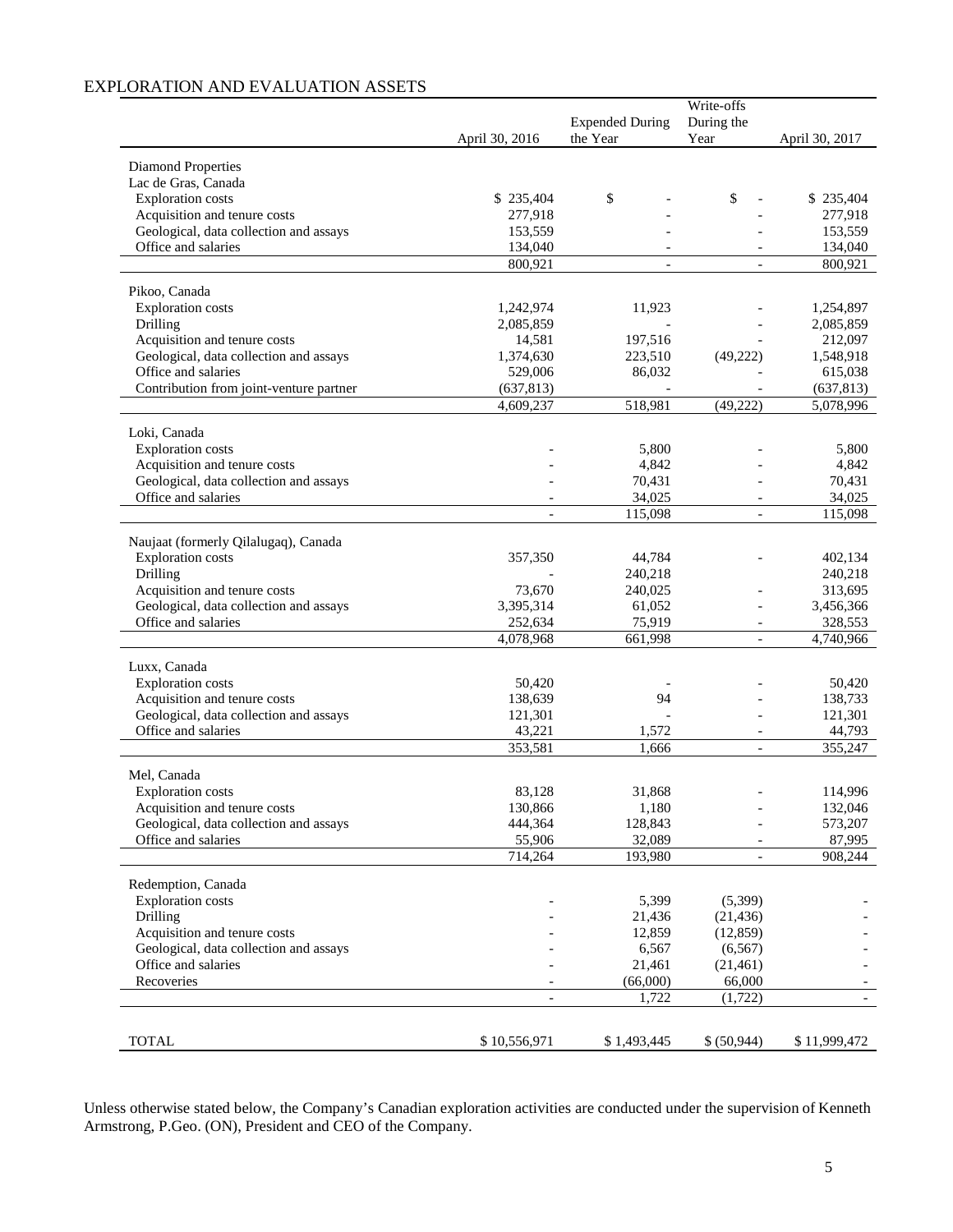### **Diamond Projects**

### Naujaat (formerly Qilalugaq) diamond project, Nunavut

The Naujaat diamond project is located near the community of Naujaat (Repulse Bay), Nunavut. During the year ended April 30, 2017 the company changed the project name from Qilalugaq to Naujaat (pronounced Now-yat) to more accurately reflect the geographic location of the property. A total of eight kimberlite pipes (Q1-4, A34, A42, A59, A76, A94, A97 and A152) have been identified within the project as well as a number of laterally extensive kimberlite dyke systems.

On May 15, 2013 the Company confirmed an Inferred Mineral Resource for the 12.5 hectare Q1-4 kimberlite to be 26.1 million carats from 48.8 million tonnes total content of kimberlite with an average +1 DTC total diamond content of 53.6 carats per hundred tonnes (cpht) extending from surface to a depth of 205m. Additional resource upside in the form of a target for further exploration was estimated at between 7.9 to 9.3 million carats of diamonds from 14.1 to 16.6 million tonnes total content of kimberlite with an average +1 DTC total diamond content of 56.1 cpht, extending from 205m depth to 305m depth. The mineral resource estimate comprised the integration of kimberlite volumes, density, petrology and diamond content-data obtained from 5,133 m of diamond drilling, 2,714 m of reverse circulation (RC) drilling, 2.9 tonnes of samples submitted for microdiamond analysis, 257.7 tonnes of samples submitted for macrodiamond sampling with 59.2 carats of diamonds (2,054 stones) recovered from RC drilling, 7.5 carats of diamonds (205 stones) recovered from surface trenching and 2.36 carats of diamonds (69 stones) recovered from HQ diameter diamond drilling.

Mineral resources that are not mineral reserves do not have demonstrated economic viability. The potential quantity and grade of a target for further exploration referred to above is conceptual in nature, there has been insufficient exploration to define a mineral resource, and it is uncertain whether further exploration will result in the target being delineated as a mineral resource. For information on the data verification, exploration information and the resource and target for further exploration estimation procedures please see the technical report dated May 13, 2013 which is available under the Company's profile at [www.sedar.com](http://www.sedar.com/) and on the Company's website [\(www.northarrowminerals.com\)](http://www.northarrowminerals.com/). The authors of the report were Barb Kupsch, P.Geol. and David Farrow, P.Geo.

During the summer of 2014, the Company collected an approximate 1,500 wet tonne sample from the Q1-4 kimberlite for the purpose of recovering a larger parcel of diamonds to better determine diamond content, size distribution, diamond parcel value, and to establish whether or not coloured diamonds persist into the larger diamond sizes. The sample was collected by surface trenching an area of Q1-4 where there is limited (<1m) overburden cover. The sample was delivered to the processing laboratory in Thunder Bay, ON and sample processing commenced in October 2014. The sample was initially processed through a dense media separation (DMS) plant and the resultant concentrate was shipped to Stornoway's North Vancouver diamond sorting facility in North Vancouver where it was further upgraded and sorted for diamonds. On May 5, 2015, the Company reported that final diamond recoveries from the sample included 11,083 diamonds greater than  $+1$  DTC ( $\sim$ 1.00 mm) weighing 384.28 carats from 1,353.37 dry tonnes. The largest three diamonds are 4.42 carats (intense yellow cubic aggregate), 4.16 carats (greenish yellow cubic aggregate), and 3.53 carats (pale yellow cubic aggregate). The recovered diamonds include 15 diamonds larger than 1 carat. Yellow diamonds, representing a range of hues and tones, comprise approximately 9.0% by stone count (21.5% by carat weight) of the +1 DTC diamonds. On June 9, 2015, the Company reported that the cleaned parcel of 383.55 carats of diamonds greater than +1 DTC had been valued by WWW International Diamond Consultants (WWW) with a modelled range of possible values from a possible low of \$43 per carat and a possible high of \$92 per carat. The primary conclusion reached by WWW was that the valuation results and modelled values should be treated with considerable caution when assessing the Naujaat project due to the very small size of the diamond parcel.

The reader is referred to the Company's news releases of April 21, 2015, May 5, 2015 and June 9, 2015 available under the Company's profile a[t www.sedar.com](http://www.sedar.com/) or on the Company's website [\(www.northarrowminerals,com\)](http://www.northarrowminerals,com/) for details on the processing of the bulk sample and related QA/QC measures.

It is management's opinion that, in addition to its small size, the valuation of the Q1-4 diamond parcel was further complicated by the unusual occurrence of two identifiable diamond populations including a population of rare Type IaA - Ib coloured diamonds. In December 2015, the Company initiated a polishing exercise on select coloured diamonds. The purpose of this exercise was to address several of the outstanding questions related to these diamonds including their suitability for polishing, potential yield, and final polished colour. Results from this work have confirmed that i) a portion of the yellow diamond population are fancy orangey yellow diamonds that would be desirable for use in the gem and jewelry trade and ii) the presence of these fancy coloured diamonds could have a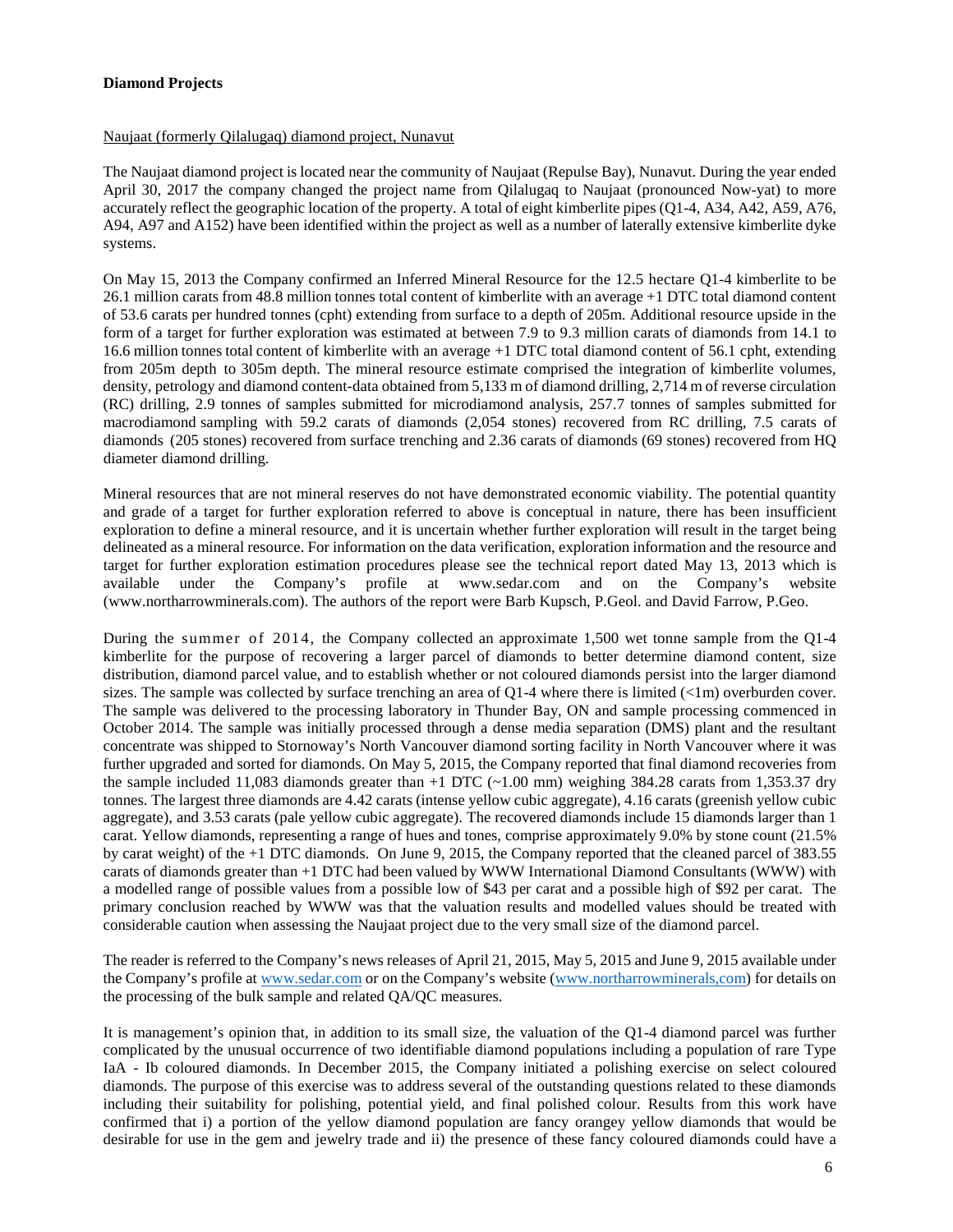significant positive impact on the overall value of the Q1-4 diamond population. As a result of this polishing exercise and related data analyses, the Company mobilized a diamond drill to the project site in anticipation of a 2017 drilling program.

On June 28, 2017 the Company announced the start of a summer exploration program, including a 4,500m drilling program at the Q1-4 kimberlite. Drilling is intended to better delineate the kimberlite, in particular between 200m and 300m below surface, and will also help confirm and update the internal geological model for Q1-4 and improve the deposit's spatial diamond dataset. The program was also to include collection of a 200 tonne mini-bulk sample from the A61 phase of the Q1-4 kimberlite. On July 24, 2017 the Company announced it has collected 250 mega bags of kimberlite having a field (wet) weight of 234t. The sample was collected using a mini-excavator with kimberlite exposed beneath 0.5 m to 1.0 m of glacial till. Initial evaluation of the exposed kimberlite identified a north trending internal contact between distinct kimberlite phases. Kimberlite to the west of the contact (field term ["Green](https://flic.kr/p/WEAA3U)  [Kimberlite"](https://flic.kr/p/WEAA3U)) made up approximately 30% of the pit area and is described as a dark green, massive, very xenolith poor, very olivine rich, phlogopite coherent kimberlite with fine to very coarse macrocrysts (pre-dominantly olivine) and a good mantle sample. The remainder of the pit was comprised of a blue, massive, poorly sorted, xenolith poor, olivine rich volcaniclastc kimberlite with fine to very coarse olivine and a moderate mantle sample (field term ["Blue](https://flic.kr/p/WkiHG7)  [Kimberlite'](https://flic.kr/p/WkiHG7)). As a result of the presence of two distinct kimberlite units, the sample was divided into three subsamples: Blue Kimberlite (60 bags), Green Kimberlite (31 bags) and Mixed Blue-Green Kimberlite (159 bags). Final data collection and evaluation is ongoing. The sample pit has been backfilled and reclaimed and all of the sample bags have been transported to the company's laydown at the community, approximately 7 km to the south.The mini-bulk sample is intended to provide an indication of the characteristics of the macrodiamond population in this area of the deposit. The sample will be shipped south in late August on Naujaat's annual sea-lift and will be processed during the fall of 2017.

The 2014/2015 Q1-4 bulk sampling program and related diamond valuation was funded by the Company and fulfilled the Company's obligations to earn an 80% interest in the project, in accordance with the terms of an option agreement with Stornoway. On February 15, 2017, the Company completed the purchase of Stornoway's remaining interests in both the Naujaat and Pikoo projects for 2,000,000 shares in the Company. Stornoway retains a 0.5% GOR and NSR on diamond, precious metal and base metal production from the Naujaat project and will also receive a payment of \$2.5 million at the time the first royalty payment relating to the project is due.

The Naujaat project is also subject to a 3% net smelter royalty ("NSR") on metals and a 3% gross production royalty ("GPR") on the sale of industrial minerals, including diamonds. Effective November 2016, the Company, Stornoway and the underlying royalty holder concluded an amending agreement under which the NSR and GPR may each be reduced to 1% subject to future contingent cash payments totalling \$5.15M and future staged exploration expenditures totalling \$20M.

As a result of the above noted agreements with Stornoway and the underlying royalty holder, the Company now maintains a 100% interest in the Naujaat Project and has reduced the overall total royalty burden from 3% to 1.5%, subject to the above noted contingent cash payments and staged exploration expenditures.

### Pikoo diamond project, Saskatchewan

The Pikoo diamond project consists of 33,374 hectares of mineral claims located approximately 140 km east of La Ronge, Saskatchewan. An all-season road to the community of Deschambault Lake comes to within 6 km of the project's southern boundary. During the summer of 2013 the Company completed an initial exploration drilling program at the project, intersecting kimberlite in nine of the ten drill holes, confirming the presence of a new kimberlite field in this region.

Three drilling programs (53 drill holes; 7,369m) have been completed at the project (2013, 2015, and 2016) and a total of 10 discrete kimberlite occurrences have been discovered. Microdiamond testing of four of the kimberlites discovered by the 2013 and 2015 drilling programs confirmed that the PK150, PK311, PK312, and PK314 kimberlites are diamondiferous. A full summary of the initial diamond results from these kimberlites can be found in the Company's MD&As for the years ended April 30, 2014 and 2016. The 2016 drilling program resulted in discovery of the PK346 and PK347 kimberlite occurrences in the North Pikoo area as well as possible eastern and western extensions to the PK314 kimberlite. Additional drilling was also completed in the PK150, PK312 and PK311 areas. Microdiamond testing was completed on samples from the PK150, PK314 and PK346 kimberlites, with PK346 confirmed as diamondiferous, bringing the total number of diamond bearing kimberlites on the property to five. A summary of the 2016 drilling results can be found in the Company's MD&A for the three months ended July 31, 2016. Results were first reported in North Arrow news releases dated April 4, 2016, May 31, 2016, and July 25, 2016.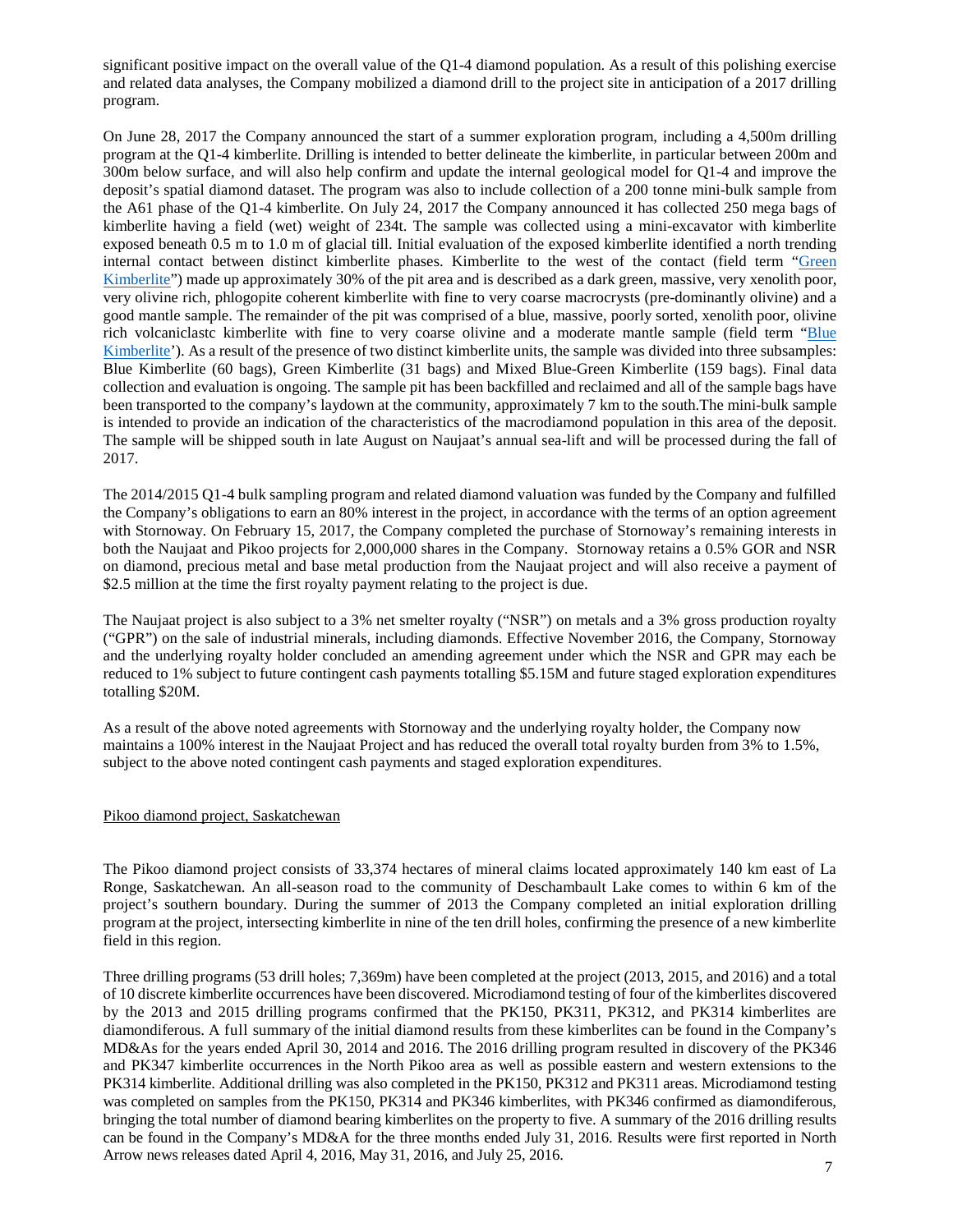All of the kimberlite occurrences within the Pikoo project have been discovered at or near the up-ice termination of welldefined kimberlite indicator mineral (KIM) trains. The trains have been geographically described as the South Pikoo target area (1 KIM train; four kimberlite discoveries); North Pikoo area (1 KIM train; 4 kimberlite discoveries) and the East Pikoo area (2 KIM trains, 2 kimberlite discoveries). A fourth target area, called Bear Lake, has been identified on the basis of a cluster of anomalous KIM results from till samples collected in the southern part of the project area. During the year ended April 31, 2017 the Company collected a total of 101 till samples from the North Pikoo, South Pikoo, East Pikoo and Bear Lake target areas. Results from these samples has helped define unexplained KIM trains in each of these areas in advance of future exploration drilling.

Detailed petrographic work has been completed to aid in the interpretation of the Pikoo kimberlites in conjunction with diamond results, mineral abundances and core logging information. Results from this work suggests that additional, as yet undiscovered, kimberlites are located in the North Pikoo area. This conclusion is based on the relative lack of pyrope garnet in the mantle sample of PK314 and PK346 as compared to the abundance of pyrope garnets in till samples located down ice from these kimberlites.

The Company has tentative plans for a \$150,000 till sampling program in the fall of 2017. The program is intended to further define several of the KIM trains, in particular in the South Pikoo and Bear Lake areas, in advance of exploration drilling in 2018.

The above noted summer 2013 drilling program was funded by the Company and fulfilled the Company's obligations to earn an 80% interest in the project, in accordance with the terms of an option agreement with Stornoway. On February 15, 2017, the Company completed the purchase of Stornoway's remaining interests in the both the Pikoo and Naujaat projects for 2,000,000 shares in the Company. Stornoway retains a 1% GOR and NSR on diamond, precious metal and base metal production from the Pikoo project and shall also receive a payment of \$1.25 million at the time the first royalty payment relating to the Pikoo project is payable.

As a result of the above noted agreement with Stornoway, the Company now maintains a 100% interest in the Pikoo Project and the property is subject to a total royalty burden of 1%, subject to the above noted contingent cash payment.

Pikoo Option Properties - In September 2014, the Company entered into separate option agreements with Eagle Plains Resources Ltd., Kalt Enterprises Ltd. and Canadian International Minerals Inc. to acquire interests in a group of contiguous mineral claims to the northeast of the Pikoo diamond project area. Under the terms of the agreements the Company could acquire 70% interests in the option properties by reimbursing staking costs that totalled \$5,600 (paid) and discovering a kimberlite on the properties within a three-year period. In the event that North Arrow earned a 70% interest, the properties would be subject to a 2% gross overriding royalty on diamonds, payable to the vendor. There was to be a retained right to purchase 1% of any royalty granted at any time for \$1,000,000. The Company and Stornoway separately agreed to evaluate the properties under the Pikoo joint venture. During the year ended April 30, 2017 the Company notified each of the three parties of its intent to relinquish its option to earn an interest in their respective properties and as such the Company wrote off \$49,222 in related exploration expenditures.

# Timiskaming diamond project, Ontario/Quebec

The Timiskaming diamond project is located in the Cobalt-New Liskeard-Elk Lake-Notre Dame du Nord (Ville Marie) region of northeastern Ontario and northwestern Quebec. Between 1995 and 2012, Stornoway and its predecessor companies conducted comprehensive diamond exploration programs within the project area resulting in the discovery of nine kimberlites. In May 2013, the Company announced the completion of a drilling program that fulfilled the requirements of the option work program under an option agreement with Stornoway and as a result the Company earned an 80% interest in the project. Accordingly ongoing evaluation of the project is subject to an 80%/20% (Company/Stornoway) participating joint venture. Surficial sediment sampling and geophysical data from the project suggest additional undiscovered kimberlites may be located within the project area.

### Redemption Diamond Project, Northwest Territories

The Redemption project is located within the Lac de Gras diamond district, approximately 32 km southwest of, and 47 km to the west of the Ekati and Diavik diamond mines, respectively. In July 2013, the Company entered into an agreement with Arctic Star Exploration Corp. under which Arctic Star granted the Company an option to earn a 55% interest in the project. On July 11, 2014, the Company and Arctic Star signed an addendum to the option agreement under which the project area was expanded to include three additional mineral claims and one mining lease. Under the terms of the agreement, as amended, the Company could earn a 55% interest in the Redemption project by incurring \$5 million in exploration expenditures prior to July 1, 2017.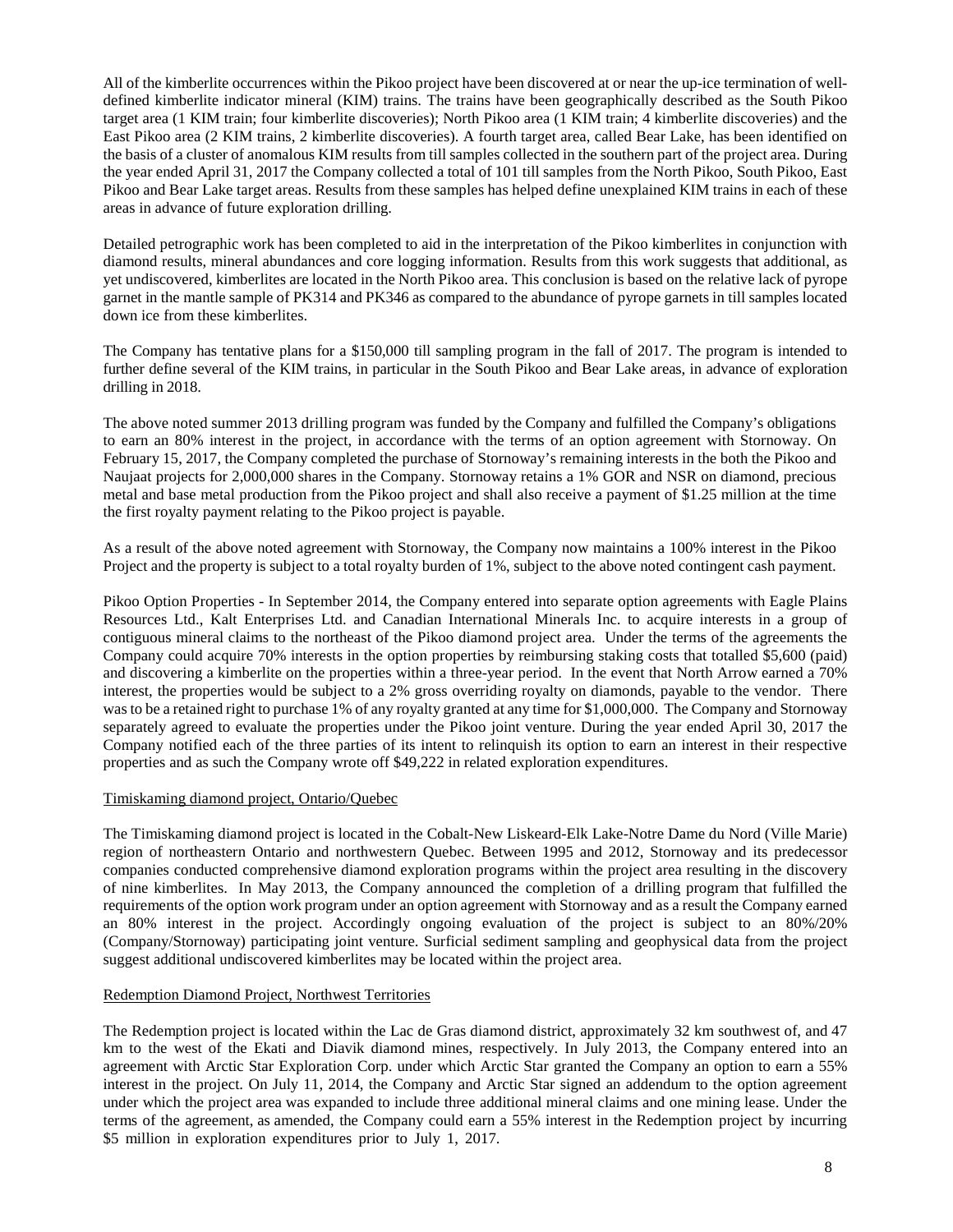On February 10, 2016, the Company closed the sale of a royalty interest in the Redemption property to Umgeni Holdings International Limited ("Umgeni") for \$800,000. Umgeni is a private company of which Christopher Jennings, a director of North Arrow, is a beneficiary of the sole shareholder. Umgeni paid North Arrow \$800,000 to acquire the following royalty interests in the Redemption Project:

• a 1.25% GOR and 1.25% NSR on 12 mineral claims and 5 mining leases (the "ADD Claims") subject to the option agreement with Arctic Star. These 1.25% royalties are be payable from North Arrow's ultimate interest in the ADD claims and NAR will have sole responsibility for paying them.

In addition, Umgeni also acquired certain royalty interests in the Company's Loki diamond project (see below).

During the period extending from July 2013 through to May 2016 the Company completed exploration programs consisting of airborne and ground geophysical surveys, bathymetry surveys, till sampling, and two drilling programs. The purpose of this exploration was to discover a bedrock source to the South Coppermine KIM train; however, kimberlite was not discovered as a result of these work programs. Details of these programs can be found in the Company's MD&A's for the years ended April 30, 2015 and April 30, 2016.

Effective April 30, 2016, the Company wrote off exploration and acquisition costs of \$2,290,248 related to the Redemption project in recognition of the lack of exploration success with the drilling programs. In August 2016, Umgeni elected not to acquire the Company's interest in the option agreement and the Company issued a notice to Arctic Star of the Company's intent to relinquish its option to earn an interest in the Redemption project. Further to the July 11, 2014 addendum to the option agreement, the Company also notified Arctic Star of the Company's intent to retain a 55% interest in one mineral claim contiguous to the Redemption project. This mineral claim remains subject to Umgeni's 1.25% GOR and 1.25% NSR referred to above.

### Loki Diamond Project – Northwest Territories

On September 13, 2016, the Company announced formation of the new Loki Diamond project. The Loki project consists of 17 mineral claims covering approximately 7,600 ha, acquired by staking between 2013 and 2017 in the Lac de Gras region of the Northwest Territories. The Company holds a 100% interest in these claims. Thirteen of the mineral claims are subject to a 1.5% GOR on diamonds and a 1.5% NSR on base and precious metals granted to Umgeni under the terms of the January 2016 royalty purchase agreement referred to above. The Loki project mineral claims cover identified target areas to the south of the Redemption project ('South Loki') and to the southeast of the Monument kimberlite cluster ('East Loki'). A brief till and esker sampling program was conducted at the Loki Project in August 2016 with 56 samples collected to provide an initial evaluation of identified target areas. Initial results from these samples have confirmed a distinct KIM train interpreted to terminate in the South Loki area where several potential kimberlite targets are located. A review of these and other kimberlite targets is underway as well as a compilation of past exploration work on the EG05, EG01, EG02 and EG130 kimberlites, all located on the East Loki mineral claims.

During the Year ended April 30, 2017 the Company received a land use permit allowing for exploration drilling of kimberlite targets on the Loki project. The Company is currently planning a \$500,000 program of geophysical surveying and exploration drilling to test targets and re-evaluate known kimberlites within the project area.

# Lac de Gras Diamond Project – Northwest Territories

The Lac de Gras Diamond project forms a very large, approximately 147,200 ha contiguous block of mineral claims and mining leases located within the Lac de Gras region of the Northwest Territories. The project area directly adjoins the mineral leases that host the Diavik diamond mine, located 10 km to the north. The Ekati diamond mine is located within 40 km to the northwest.

The project is being evaluated under a joint venture arrangement between the Company and Dominion Diamond Corporation ("Dominion"). Dominion is the project operator. In January 2016, the joint venture approved a program and budget for the period from February 2016 to January 2017. The program consisted of data compilation work and airborne geophysical surveys. As part of this program, a 3,020-line kilometer helicopter-borne magnetic/electromagnetic survey was completed during September 2016.

During the year ended April 30, 2017 the joint venture approved a \$2,821,500 exploration program and budget for the period from February 2017 through January 2018. The program will consist of airborne and ground geophysical surveys and exploration drilling. Dominion has notified the Company that during the spring of 2017, ground geophysical surveys were completed over 20 targets and an airborne magnetic/electromagnetic geophysical survey is scheduled to start in July. Planning is underway for further follow up on selected targets, including exploration drilling, if warranted.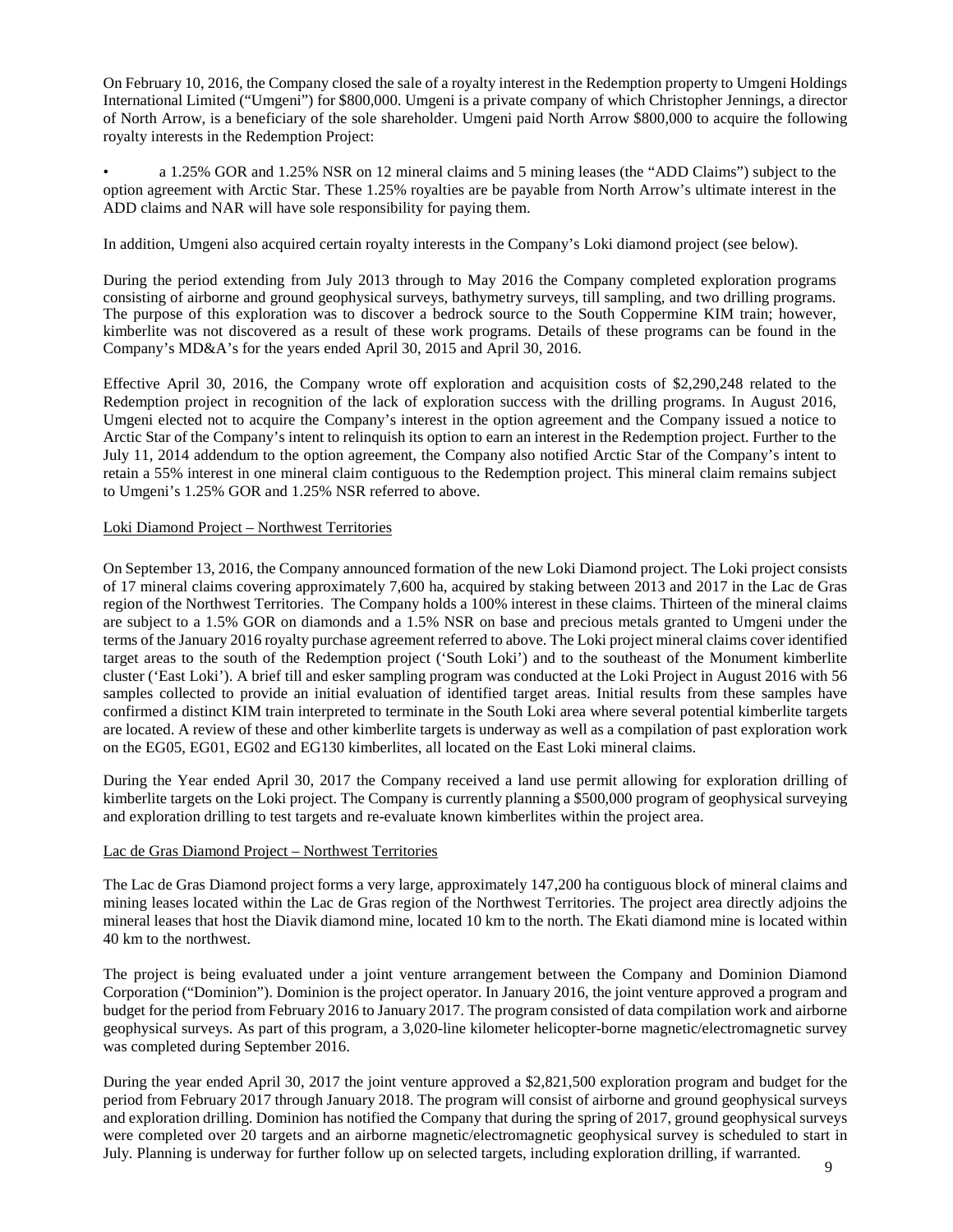Subsequent to the approval of both the calendar 2016 (Fiscal 2017) and calendar 2017 (Fiscal 2018) exploration programs, the Company elected not to contribute its proportionate share of costs to these programs. Dominion elected to fund the full programs and budgets and, assuming the full calendar 2017 program budget is spent, the Company expects its interest in the LDG joint venture to dilute to approximately 31%. The decision to not participate in the calendar 2017 approved program and budget will allow the Company to focus its exploration expenditures on the Naujaat, Mel, Loki, and Pikoo projects while retaining a meaningful interest in the LDG joint venture.

Pursuant to a previous acquisition agreement between the Company and Springbok Holdings Inc. ("Springbok") (Please see the Company's Annual Management Discussion and Analyses for the year ended April 30, 2016 for further details on the acquisition agreement), in the event the Company incurs \$2 million in joint venture expenditures on the Lac de Gras Joint Venture Property, the Company will issue to Springbok that number of common shares of the Company having a value of \$1 million.

### Mel Diamond Project - Nunavut

The Company maintains a 100% interest in the Mel diamond project. The project consists of approximately 7,500 hectares on the Melville Peninsula, approximately 140 km south of the community of Hall Beach and 210 km northeast of the community of Naujaat which is also the location of the Company's Naujaat (Qilalugaq) diamond project. The property is located within 10 km of tidewater and hosts at least three unsourced KIM trains. The mineral trains are composed of pyrope and eclogitic garnets, as well as ilmenite.

On September 13, 2016, the Company announced completion of a till sampling program at the project. A total of 111 till samples were collected to follow up anomalous KIM counts identified by till sampling in 2015 and earlier programs. Results from the 2015 sampling program included five samples that returned in excess of 100 KIM grains (please see Company news release dated April 5, 2016 for details). For comparison, the most anomalous sample from previous till sampling had returned 22 KIM grains. These highly anomalous 2015 samples were all located at or near the up ice termination of at least two distinct KIM trains. The 2016 samples were collected over an area extending up to 2 km further up ice from the anomalous 2015 samples in an effort to fully define the up ice cut off of these KIM trains.

On February 8, 2017, the Company reported initial kimberlite indicator mineral results for the 2016 till samples. For the most part the 2016 samples are barren of KIMs, indicating the KIM trains identified in earlier programs are well cut off within the property. Additionally, several samples collected near the head of the KIM trains have returned anomalous results, including one highly anomalous sample that has returned in excess of 1,200 KIMs per 20kg of till, an order of magnitude more KIMs than the most anomalous of previous samples collected from the project, suggesting close proximity to a kimberlite bedrock source. A \$150,000 program of detailed prospecting and geophysical surveys is planned for summer 2017. Subsequent to the Year ended April 30, 2017, the Company received the required permits to allow for exploration drilling of targets on the property.

The Mel project is subject to a 1% GOR held by Anglo Celtic Exploration Ltd., a private company controlled by D. Grenville Thomas, a director of the Company. The Company retains the right to buy back half of the GOR (0.5%) for \$1 million at any time.

### Luxx Diamond Project - Nunavut

The Company maintains a 100% interest in the Luxx diamond project, Nunavut. The project was acquired to cover unexplained KIM trains identified from public datasets and consists of approximately 2,300 acres on the tidewater of Chesterfield Inlet, approximately 60 km from the community of Chesterfield Inlet and 100 km north of the community of Rankin Inlet. The project includes at least one, and possibly three KIM trains comprised of Mg-ilmenite, pyrope and eclogitic garnet. The project is currently permitted to allow for exploration drilling of targets on the property.

The Luxx project is subject to a 1% GOR held by Anglo Celtic Exploration Ltd., a private company controlled by D. Grenville Thomas, a director of the Company. The Company retains the right to buy back half of the GOR (0.5%) for \$1 million at any time.

# **Gold and Other Projects**

The Company maintains an interest in a number of non-material metals projects in northern Canada, particularly Nunavut. The Company continues to pursue opportunities to see these properties further evaluated, however has no plans to fund or conduct exploration of these properties on its own. Details on specific properties are provided below.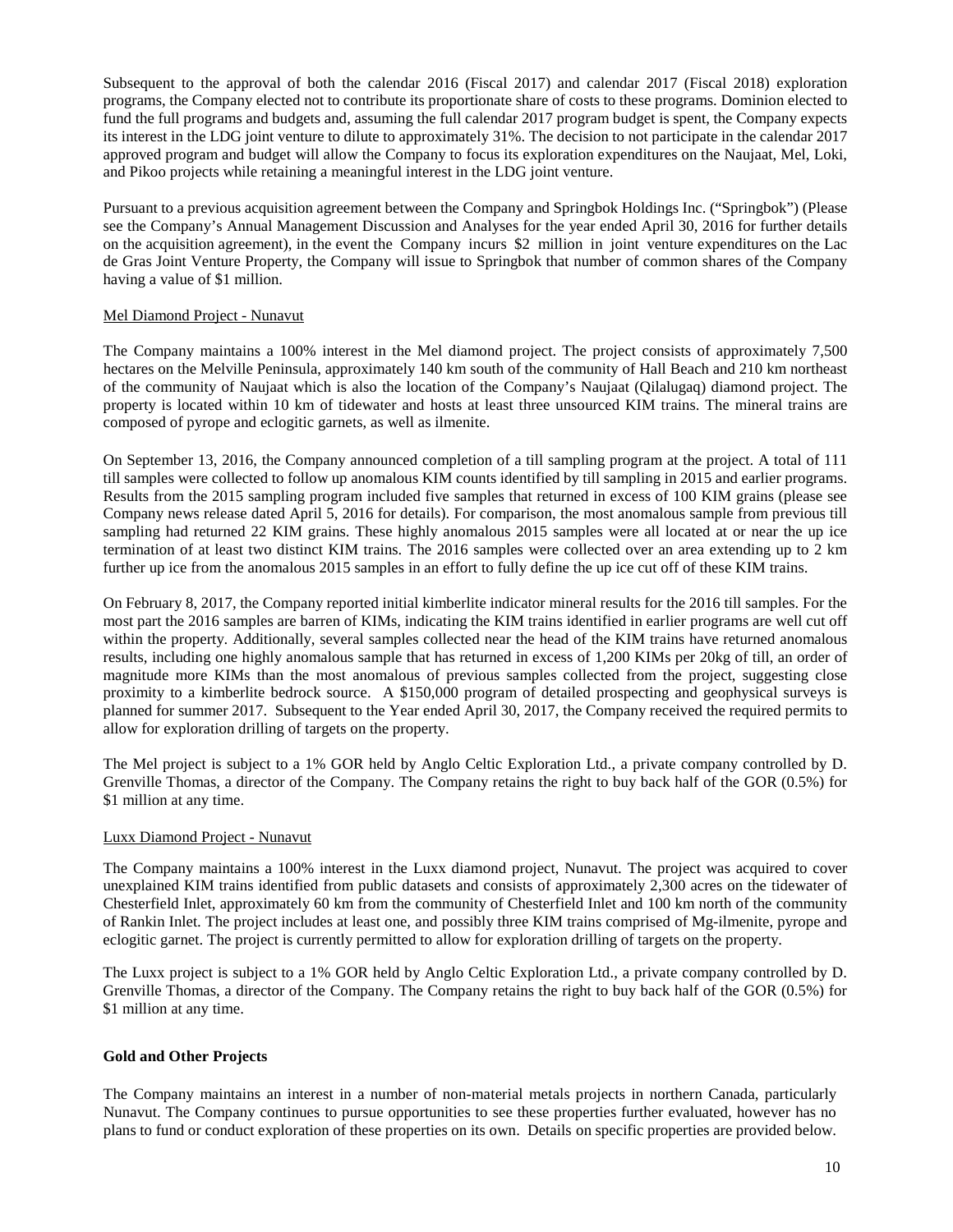### Hope Bay ORO Gold Project – Nunavut

The Company's 100% owned ORO gold property is located in the Hope Bay Volcanic Belt (HBVB) in Nunavut and is strategically located on tide water covering the northern end of the HBVB, approximately 3.25km to the north of TMAC Resources Doris gold mine. Gold mineralization at the Doris gold mine occurs along a well-defined stratigraphic volcanic contact, which extends northward onto the ORO property. The ORO property hosts numerous gold showings and potentially gold bearing structures including the Elu shear zone and Wombat zone.

# North Carolina Lithium Data Sale

During the year ended April 30, 2017 the Company sold certain data and information related to its former North Carolina lithium interests. Under the terms of the agreement with an arm's length third party purchaser, the Company received US\$50,000 for the data.

# Torp Lake (Nunavut) and Phoenix (Northwest Territories) Lithium Properties

In May 2016, the Company closed the sale of its interest in the mineral claims comprising the Torp Lake (Nunavut) and Phoenix (Northwest Territories) lithium projects to Clean Commodities Corp. (TSXV-CLE; previously Athabasca Nuclear Corp.) for 2,500,000 shares of Clean Commodities at a deemed value of \$0.08 per share. The Company also received 1,000,000 common share purchase warrants, each warrant entitling the Company to purchase one common share of Clean Commodities for \$0.20 prior to May 20, 2018.

# Contwoyto Project, Nunavut

Subsequent to April 30, 2017, the Company completed the sale of its 100% interest in the Contwoyto Project, Nunavut, including the Butterfly gold prospect, to Crystal Exploration Inc. ("Crystal") for consideration of \$100,000 and 1,000,000 common shares of Crystal. Under the terms of the agreement, the Company received \$50,000 and 500,000 shares on closing of the transaction with the balance of the shares and cash due on or before December 15, 2018. The Company retains a 1.0% GOR on diamonds and a 1.0% NSR on precious and base metals. Half of the GOR and NSR can be purchased by Crystal at any time with the payment of \$1.0 million. The Company will also receive conditional share payments of 500,000 Crystal shares in the event that Crystal reports an inferred gold resource exceeding 250,000 ounces associated with the Butterfly gold prospect and a further 500,000 Crystal shares in the event Crystal reports a separate inferred resource of at least 250,000 ounces of gold outside of the Butterfly area.

# **FINANCIAL CONDITION, LIQUIDITY, CAPITAL RESOURCES, OPERATIONS AND FINANCIAL RESULTS**

# **Overall performance**

|                                                                          | <b>April 30, 2017</b>                    | April 30, 2016                        | April 30, 2015                        |
|--------------------------------------------------------------------------|------------------------------------------|---------------------------------------|---------------------------------------|
| <b>Current assets</b><br><b>Non-current assets</b><br><b>Liabilities</b> | \$<br>573,152<br>12,067,108<br>(83, 103) | 2,641,314<br>10,643,950<br>(608, 670) | 2,268,159<br>10,729,416<br>(278, 449) |
| Shareholders' equity                                                     | \$<br>12,557,157                         | \$<br>12,676,594                      | 12,719,126                            |

|                                 |    | <b>April 30, 2017</b> | April 30, 2016           |    | April 30, 2015 |
|---------------------------------|----|-----------------------|--------------------------|----|----------------|
| Net Sales and total revenue     | ъ  |                       | $\overline{\phantom{a}}$ |    |                |
| Net Income/ (loss) for the year | \$ | (467, 430)            | \$<br>(3,851,365)        | \$ | (1,611,595)    |
| Net income(loss) per share      | \$ | (0.01)                | \$<br>(0.07)             | \$ | (0.03)         |
| Total assets                    | \$ | 12,640,260            | \$<br>13,285,264         | \$ | 12,997,575     |
| Total long-term liabilities     | \$ |                       | ۰                        | S  |                |
| Dividends declared              | \$ |                       | ۰                        | S  |                |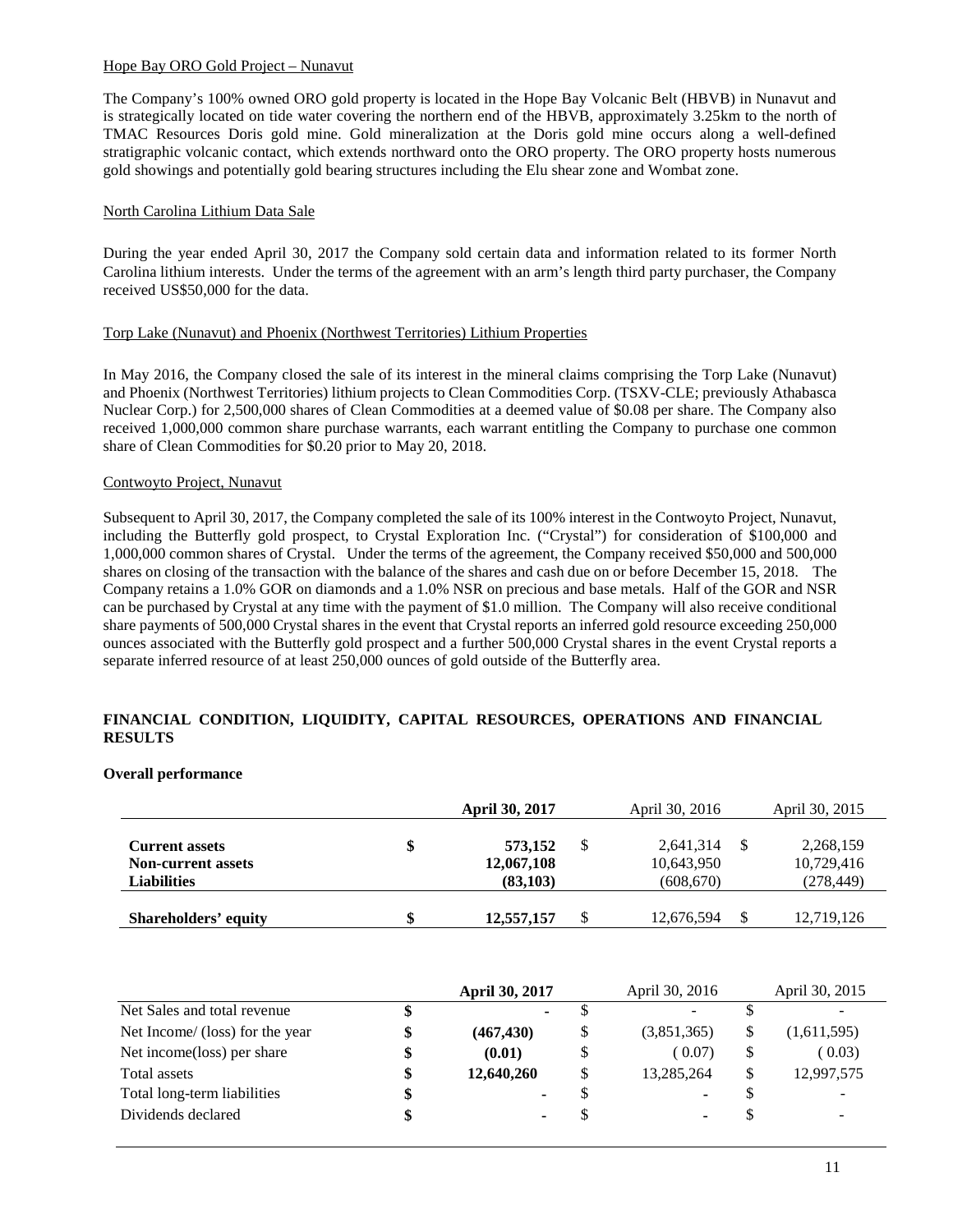### **Financing/Use of Proceeds**

On May 28, 2015, the Company completed a private placement of 4,211,000 flow-through shares at a price of \$0.95 per share for total gross proceeds of \$4,000,450. As part of this private placement the Company paid finders' fees and costs totalling \$347,697. The Company used the funds for exploration of its Canadian exploration and evaluation assets in calendar 2015 and 2016 and renounced these expenditures to the investors December 31, 2015 using the look back rules.

On May 18, 2017, the Company completed a non-brokered private placement of 20,000,000 units at a price of \$0.25 per unit for gross proceeds of \$5,000,000. Each unit consisted of one common share and one common share purchase warrant. Each warrant entitles the holder to purchase one additional common share at a price of \$0.40 per share for a period of three years. The proceeds raised will be used for drilling and mini-bulk sampling programs at Naujaat, ongoing exploration work at other projects and working capital.

### **Results of Operations**

During the year ended April 30, 2017 (the "current year"), the Company recorded a loss of \$467,430 or \$0.01 per share. This is compared with a loss of \$3,851,365 or \$0.07 per share for the year ended April 30, 2016 (the "comparative year"). The \$3,383,935 reduction in the loss for 2017 compared to 2016 was largely a result of reduced writeoffs, reduced property investigation costs, reduced share-based compensation costs and the recovery the Company recorded on exploration and evaluation assets sold. During the comparative year the Company wrote off \$2,787,548 of exploration and evaluation costs related to the Redemption and Timiskaming projects.

Expenses for the current year were \$700,389 (comparative year - \$1,100,499) a decrease of \$400,110 from the comparative year. The reduction in expenses during the current year was largely related to a reduction in share-based compensation \$2,068 (comparative year - \$156,305) and a reduction in property investigation costs \$39,578 (comparative year - \$263,009). During fiscal 2017 no options were granted and the Company reduced its general exploration costs resulting in reduced share-based compensation and property investigation expenses.

In addition, to the reduced expenses during the current year the Company recovered \$299,774 from the sale of exploration and evaluation assets, lost \$21,893 (comparative year – \$nil) on marketable securities and warrants and wrote off \$50,944 (comparative year \$2,787,548) of exploration and evaluation assets.

### **Summary of quarterly results**

The following table sets out selected unaudited quarterly financial information of North Arrow and is derived from the Company's unaudited quarterly consolidated financial statements prepared by management. The Company's interim consolidated financial statements are prepared in accordance with IFRS and are expressed in Canadian dollars.

|                       |                 | Income or (Loss)<br>from Continued |    | <b>Basic Earnings</b><br>(Loss) per share<br>from Continued |    |                     |
|-----------------------|-----------------|------------------------------------|----|-------------------------------------------------------------|----|---------------------|
|                       |                 | <b>Operation and Net</b>           |    | <b>Operation and Net</b>                                    |    | Earnings (Loss) per |
| <b>Ouarter Ending</b> | Interest Income | Income (Loss)                      |    | Income (Loss)                                               |    | share               |
| April 30, 2017        | \$<br>419       | \$<br>(214, 458)                   | \$ | $(0.01)$ \$                                                 |    | (0.01)              |
| January 31, 2017      | \$<br>1.137     | \$<br>(152, 947)                   | \$ | 0.00                                                        | S  | 0.00                |
| October 31, 2016      | \$<br>1.769     | \$<br>(137.460)                    | \$ | 0.00                                                        | \$ | 0.00                |
| July 31, 2016         | \$<br>2,697     | \$<br>37.435                       | \$ | 0.00                                                        | \$ | 0.00                |
| April 30, 2016        | \$<br>8.928     | \$<br>(3,012,863)                  | \$ | (0.06)                                                      | \$ | (0.06)              |
| January 31, 2016      | \$<br>7.799     | \$<br>(269, 253)                   | S  | 0.00                                                        | \$ | 0.00                |
| October 31, 2015      | \$<br>12,582    | \$<br>(188, 983)                   | \$ | 0.00                                                        | \$ | 0.00                |
| July 31, 2015         | \$<br>7.373     | \$<br>(380.266)                    | \$ | (0.01)                                                      | \$ | (0.01)              |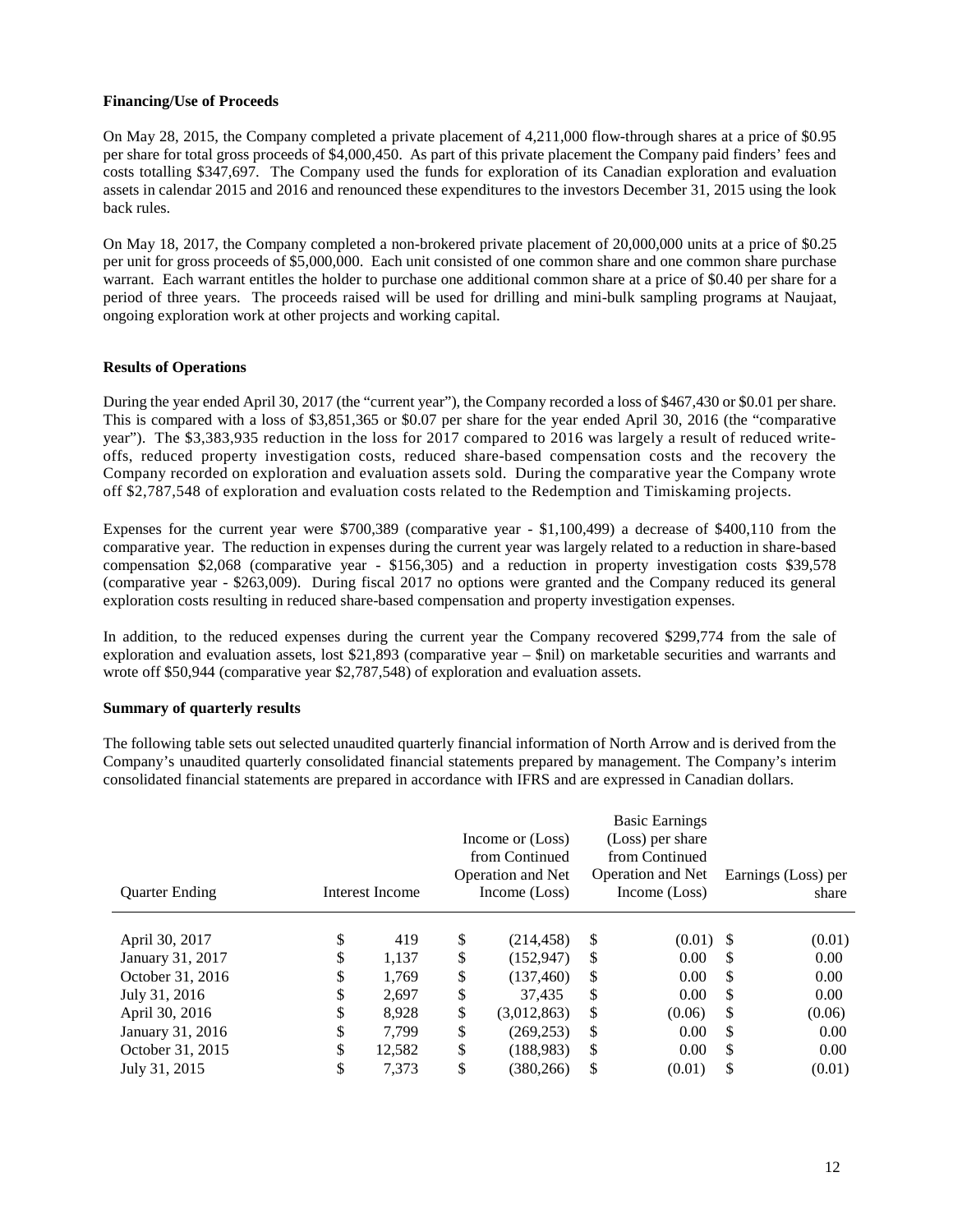# **Variations in Quarterly Results**

The Company's quarterly results can be affected by many factors such as seasonal fluctuations, variations in capital markets, the write-off of capitalized amounts, stock-based compensation costs, tax recoveries and legal matters.

The \$214,458 loss for the fourth quarter of fiscal 2017 reflects the Company's ongoing administration costs as it has maintained its properties and undertaken activities to raise funds.

The \$152,947 loss for the third quarter of fiscal 2017 reflects ongoing administration, a gain of \$33,750 on the completion of the sale of mineral property information, a recovery of amounts previously written off related to exploration and evaluation assets and marketable security transactions.

The \$137,460 loss for the second quarter of fiscal 2017 reflects ongoing administration, a cash gain of \$32,500 on the sale of mineral property information, a write-off of exploration and evaluation assets and marketable security transactions.

The \$37,435 net income for the first quarter of fiscal 2017 reflects a non-cash gain on the sale of mineral properties of \$233,524 (comparative quarter - \$nil), a write-off of \$39,984 (comparative quarter - \$nil) of exploration and evaluation assets and ongoing administration costs of the Company.

The \$3,012,863 loss for the fourth quarter of fiscal 2016 reflects a \$2,787,548 (comparative quarter - \$nil) write-down of the Timiskaming and Redemption properties, ongoing administration costs and a \$13,263 (comparative quarter - \$115,035) non-cash share-based compensation cost.

The \$269,253 loss for the third quarter of fiscal 2016 reflects the Company's ongoing administration, a non-cash \$21,936 (comparative quarter - \$192,431) share-based compensation charge for options granted to directors, officers, employees and consultants in prior periods and a \$99,113 (comparative quarter  $-$  \$1,043) property investigation charge for expenditures related to project evaluation costs and a cancelled drill program.

The \$188,983 loss for the second quarter of fiscal 2016 reflects the Company's ongoing administration, a non-cash \$38,460 (comparative quarter - \$223,130) share-based compensation charge for options granted to directors, officers, employees and consultants and a \$26,913 (comparative quarter – recovery of \$2,557) property investigation charge for project evaluation costs.

The \$380,266 loss for the first quarter of fiscal 2016 reflects the ongoing administration costs, a non-cash \$82,646 (comparative quarter - \$189,454) share-based compensation charge for options granted to directors, officers, employees and consultants and a \$123,519 (comparative quarter - \$10,977) property investigation charge for project evaluation costs.

# **Fourth Quarter**

During the three months ended April 30, 2017 the Company incurred a loss of \$214,458 compared to a loss of \$3,012,863 for the comparative quarter of fiscal 2016. During the fourth quarter of 2017 the Company wrote-off \$nil (comparative quarter - \$2,787,548) of exploration and evaluation assets and had expenses of \$211,654 (comparative quarter - \$233,075).

During the fourth quarter of fiscal 2017, the Company continued exploration and evaluation activities on its projects and incurred exploration and evaluation expenditures of \$526,872 (comparative quarter - \$1,494,810). In addition as a result of the activity level of the exploration programs, accounts payable at April 30, 2017 included \$22,171 (comparative quarter \$543,041) of exploration and evaluation expenditures resulting in reduced accounts payable at year end compared to fiscal 2016.

# **Liquidity**

At April 30, 2017 the Company had working capital of \$490,049 compared to a working capital of \$2,032,644 at April 30, 2016. During the current year the Company's cash position decreased \$2,139,516 (comparative year – increased \$404,720) as a result of cash expenditures of \$2,139,516 (comparative year - \$3,248,033) spent on exploration of the Company's projects and its operating activities. During the current year the Company did not complete any financing (comparative year – raised \$3,652,753 by way of a private placement).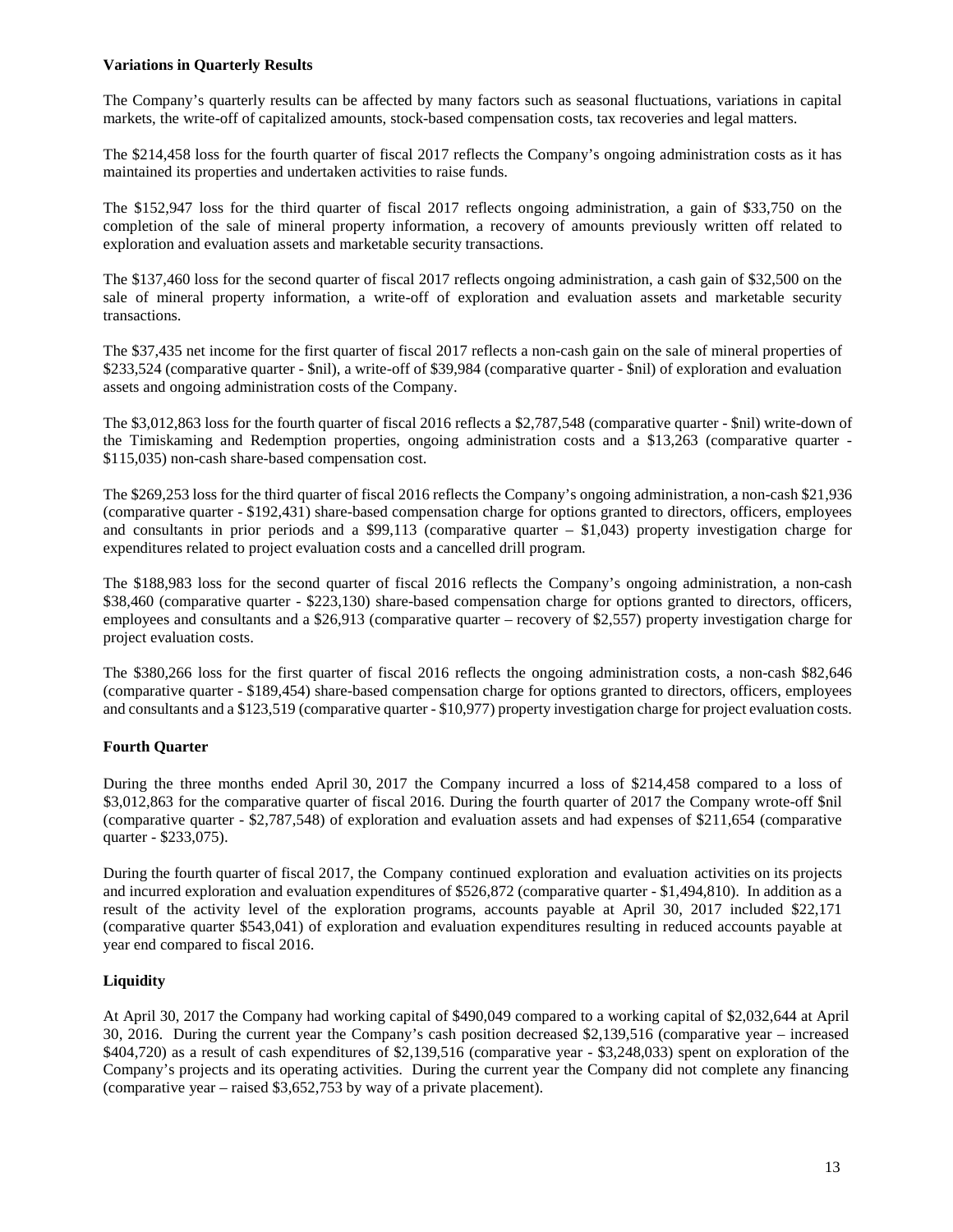# **Operating activities**

During the current year the Company's operating activities used \$622,237 (comparative year - \$852,187) of cash. The use of cash in operating activities in 2017 reflects the Company's funding of a loss of \$467,430 (comparative year - \$3,851,365) adjusted for non-cash expenditures and gains such as the recovery of exploration and evaluation assets \$299,774 (comparative year - \$nil), share-based compensation \$2,068 (comparative year - \$156,305), write-offs \$50,944 (comparative year - \$2,787,548), depreciation \$19,343 (comparative year - \$21,899), a loss of \$21,893 (comparative year - \$nil) on warrants and marketable securities and an increase of cash of \$50,719 (comparative year – \$33,426) from changes in non-cash working capital items such as accounts receivable, prepaid expenses, due to related parties and accounts payable.

# **Investing activities**

During the current year the Company's investing activities used \$1,517,279 (comparative year - \$2,395,846) of cash. During the year ended April 30, 2017, the Company used \$1,634,315 (comparative year - \$2,395,846) to evaluate its exploration and evaluation assets and purchase equipment. The investing expenditures for the current year were reduced by the proceeds the Company received of \$117,036 (comparative year - \$nil) from the sale of data and marketable securities.

# **Financing activities**

During the year ended April 30, 2017, the Company did not complete any financing activities (comparative year - \$3,652,753) from the issuance of shares by way of a private placement.

# **Capital Resources**

The Company's financial condition and future prospects are significantly affected by overall economic conditions. The Company has no source of operating revenue and relies on equity financings, joint ventures and warrant and stock option exercises to further exploration on its properties.

The Company's long-term financial success is dependent on management's ability to discover and develop economically viable mineral deposits. Actual funding requirements may vary from those planned due to a number of factors, including the progress of exploration activity and the Company's ability to raise additional funds on favourable terms. Management recognizes there will be risks involved that may be beyond their control. The Company intends to continue to use various strategies to minimize its dependence on equity capital, including the securing of joint venture partners where appropriate.

The Company's ability to generate cash is very much affected by the current market conditions, its share price and third party interest in its assets. In the current equity market, funds for companies at an early/grass-roots stage of exploration are limited and dilution to existing shareholders from an equity financing increases as the share price decreases. The Company has no credit facilities that could be used for ongoing operations because it has no operating cash flow.

In order to finance the Company's exploration programs and to cover administrative and overhead expenses, the Company raises money through equity sales, from the exercise of convertible securities and, in the past, from the sale of investments. Although the Company has had past success in obtaining financing, there can be no such assurance that it will be able to obtain adequate financing in the future or that the terms of any financing will be favourable. Many factors influence the Company's ability to raise funds, including the state of the resource market and commodities prices and, the climate for mineral exploration.

The Company's management actively manages its landholdings in an effort to keep those landholdings with the greatest exploration potential in good standing for as long as possible. The Company's management regularly reviews its cash position against future plans and makes decisions regarding these plans accordingly.

The Company raised additional funds in May 2017 to further exploration efforts at its various exploration properties and to maintain its listing on the TSXV. The Company is seeking to minimize variable expenses to the extent possible and may seek joint venture partners to continue to further exploration of its mineral properties.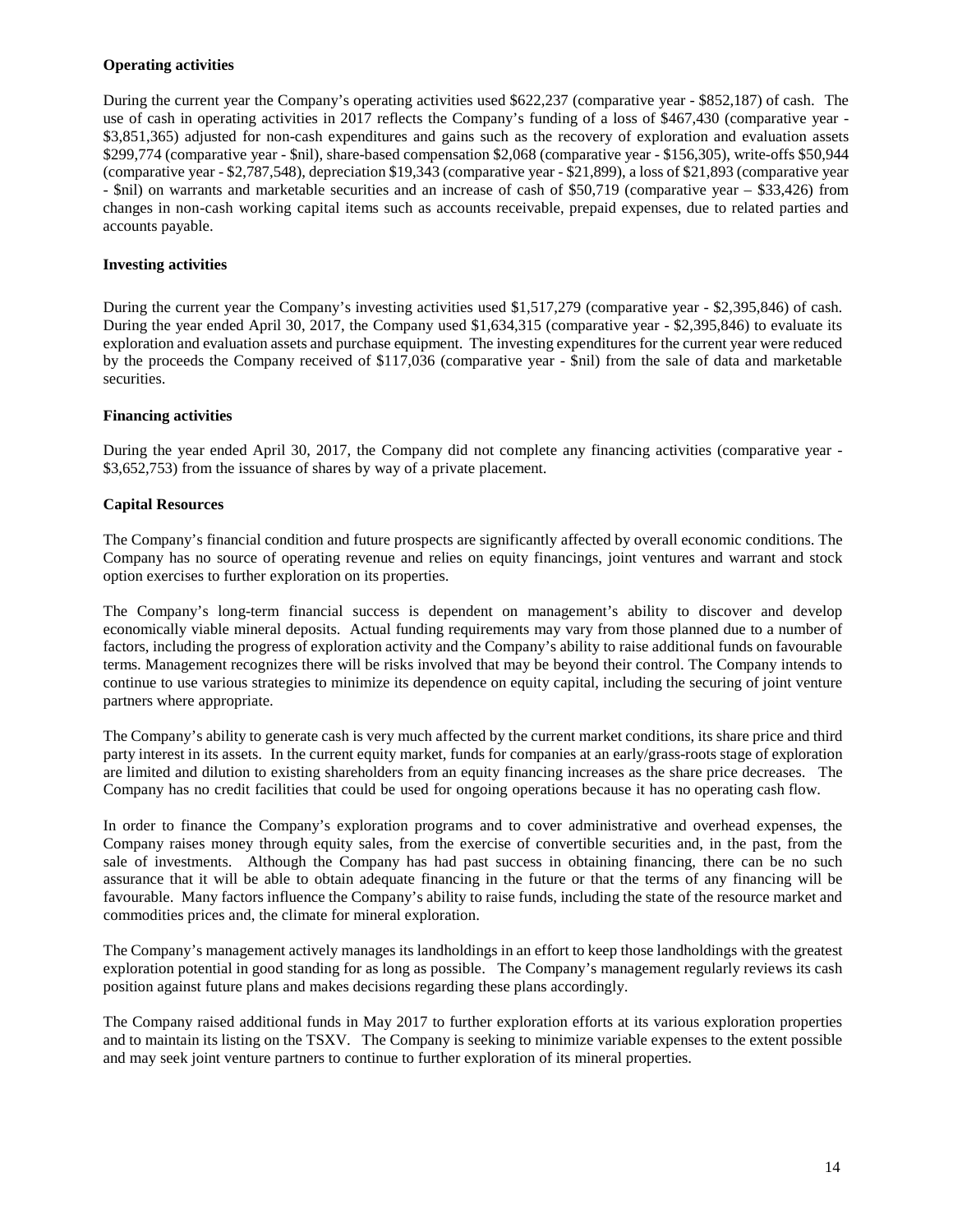# **Risks and Uncertainties**

Industry

An investment in natural resource companies involves a significant degree of risk. The degree of risk increases substantially where the Company's properties are in the exploration as opposed to the development stage. Investment in the securities of the Company should be considered as highly speculative due to the nature of the Company's business. The following additional risk factors should be given special consideration.

# Exploration, Development and Mining Risks

Exploring and developing mineral resource projects bears a high potential for all manner of risks. Additionally, few exploration projects successfully achieve development due to factors that cannot be predicted or foreseen. Moreover, even one such factor may result in the economic viability of a project being detrimentally impacted such that it is neither feasible nor practical to proceed. Mineral exploration involves many risks, which even a combination of experience, knowledge and careful evaluation may not be able to overcome. Operations in which the Company has a direct or indirect interest will be subject to all the hazards and risks normally incidental to exploration, development and production of diamonds and base/precious metals, any of which could result in work stoppages, damage to property, and possible environmental damage. If any of the Company's exploration programs are successful, there is a degree of uncertainty attributable to the calculation of resources and reserves and the corresponding grades that could be mined or dedicated to future production. Until reserves are actually mined and processed, calculations of quantity and grade must be considered as estimates only. In addition, the quantity of resources and reserves may vary depending on diamond or metal prices. Any material change in resources and reserves, including grade or recovery ratio, may affect the economic viability of the Company's properties. In addition, there can be no assurance that diamond and metal recoveries in small-scale laboratory tests will be duplicated in larger scale tests under on-site conditions or during production. The Company closely monitors its activities and those factors, which could impact them, and employs experienced consulting, engineering, and legal advisors to assist in its risk management reviews.

The Company's properties are currently being assessed for exploration and as a result, the Company has no source of operating cash flow. Failure to obtain additional financing could result in a delay or indefinite postponement of further exploration. Development of the Company's mineral properties will only follow upon obtaining satisfactory exploration results. Mineral exploration and development involves a high degree of risk and few properties that are explored are ultimately developed into producing mines. There is no assurance that the Company's mineral exploration and development activities will result in any discoveries of mineralization that can be converted into resources or reserves. The long-term profitability of the Company's operations will be in part directly related to the cost and success of its exploration programs, which may be affected by a number of factors. Substantial expenditures are required to establish resources and reserves through drilling, to develop metallurgical processes to extract the metal or diamonds, in the case of new properties, to develop the mining and processing facilities and infrastructure at any site chosen for mining. Although substantial benefits may be derived from the discovery of a major mineralized deposit, no assurance can be given that minerals will be discovered in sufficient quantities to justify commercial operations or that the funds required for development can be obtained on a timely basis.

# Foreign Operation Risks

Historically, the majority of the Company's expenses have been denominated in Canadian Dollars so its exposure to foreign exchange risk has been limited. Exploration activities outside of Canada can expose the Company to foreign exchange risk. Presently, the Company does not have foreign operations or use foreign-exchange contracts to mitigate this risk, but that may change in future, depending upon the size of the Company's exploration programs denominated in currencies other than the Canadian Dollar.

### Insurance

The Company's involvement in the exploration for mineral properties may result in the Company becoming subject to liability for pollution, property damage, personal injury or other hazards. Although the Company may have insurance to address many risks, such insurance has limitations on liability that may not be sufficient to cover the full extent of such liabilities. In addition, such risks may not, in all circumstances be insurable or, in certain circumstances, the Company may elect not to obtain insurance to deal with specific risks due to the high premiums associated with such insurance or other reasons. The payment of such uninsured liabilities would reduce the funds available to the Company. The occurrence of a significant event that the Company is not fully insured against, or the insolvency of the insurer of such event, could have a material adverse effect on the Company's financial position, results of operations or prospects.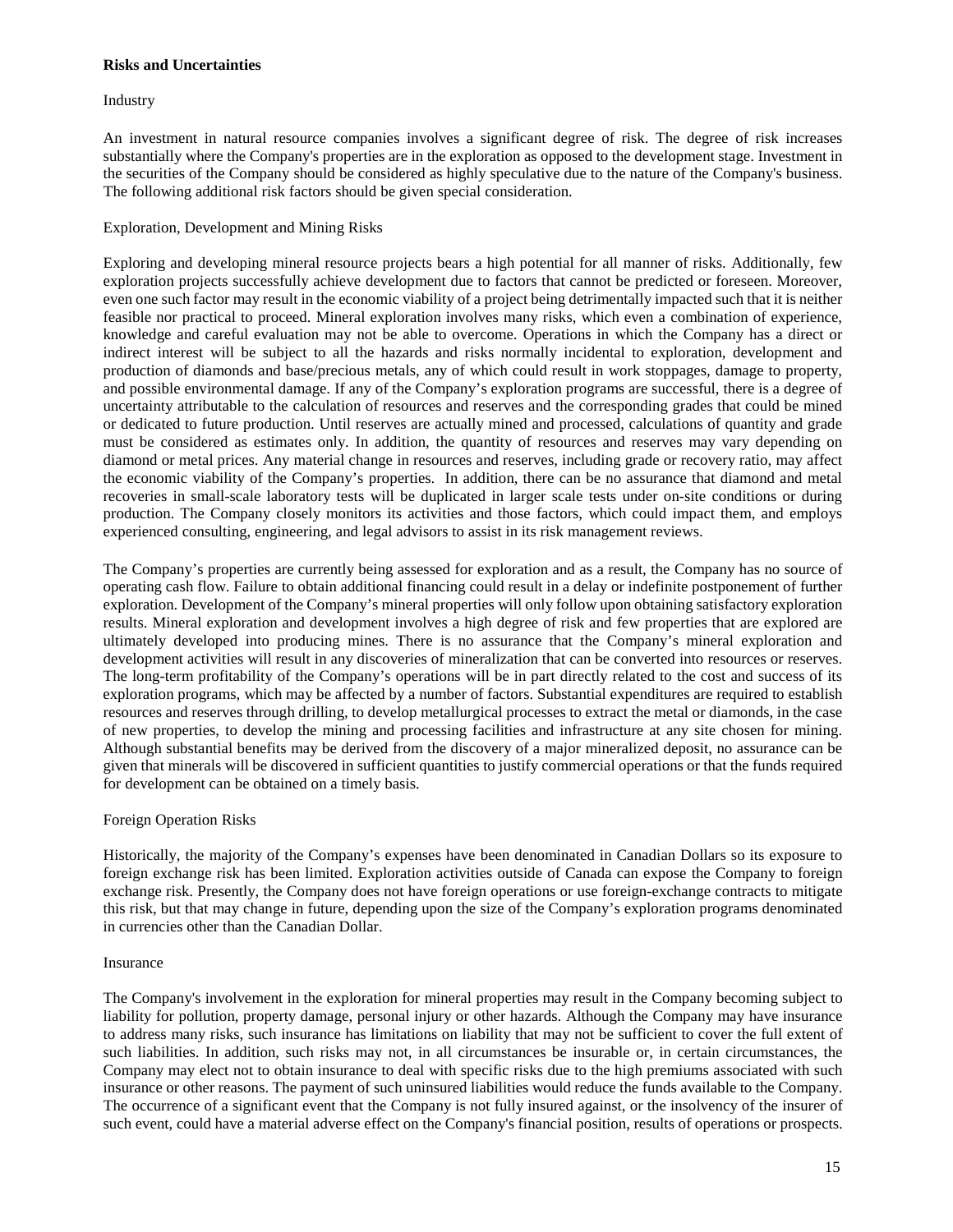# Environmental Risks

All phases of the mineral exploration and development business present environmental risks and hazards and are subject to environmental legislation. Environmental legislation provides for, among other things, restrictions and prohibitions on spills, releases or emissions of various substances used and or produced in association with mineral exploration and mining operations. The legislation also requires that facility sites be operated, maintained, abandoned and reclaimed to the satisfaction of applicable regulatory authorities. Compliance with such legislation can require significant expenditures and a breach may result in the imposition of fines and penalties, some of which may be material. Environmental legislation is evolving in a manner expected to result in stricter standards and enforcement, larger fines and liability and potentially increased capital expenditures and operating costs. The discharge of pollutants into the air, soil or water may give rise to liabilities to foreign governments and third parties and may require the Company to incur costs to remedy such discharge. No assurance can be given that the application of environmental laws to the business and operations of the Company will not result in a curtailment of production or a material increase in the costs of production, development or exploration activities or otherwise adversely affect the Company's financial condition, results of operations or prospects.

# Prices, Markets and Marketing of Diamonds and Base/Precious Metals

The Company's revenues, if any, are expected to be in large part derived from the mining and sale of diamonds and base/precious metals or interests related thereto. The price of those commodities has fluctuated widely, particularly in recent years, and is affected by numerous factors beyond the Company's control including international economic and political trends, expectations of inflation, currency exchange fluctuations, interest rates, global or regional consumptive patterns, speculative activities, increased production due to new mine developments and improved mining and production methods. The effect of these factors on the price of diamonds and base/precious metals, and therefore the economic viability of any of the Company's exploration projects, cannot accurately be predicted.

The marketability of any minerals acquired or discovered may be affected by numerous factors which are beyond the control of the Company and which cannot be accurately predicted, such as the proximity and capacity of milling facilities, mineral markets and processing equipment and governmental regulations including regulations relating to royalties, allowable production and importing and exporting of minerals.

# Substantial Capital Requirements and Liquidity

The Company anticipates that it will make substantial capital expenditures for the acquisition, exploration, development and production of its mineral properties in the future. The Company currently has no revenue and may have limited ability to expend the capital necessary to undertake or complete future drilling programs. There can be no assurance that debt or equity financing, or cash generated by operations will be available or sufficient to meet these requirements or for other corporate purposes or, if debt equity financing is available, that it will be on terms acceptable to the Company. Moreover, future activities may require the Company to alter its capitalization significantly. The inability of the Company to access sufficient capital for its operations could have a material adverse effect on the Company's financial condition, results of operations or prospects.

# Issuance of Debt

From time to time the Company may enter into transactions or activities that may be financed with debt which could impair the Company's ability to obtain additional financing in the future. The inability of the Company to access sufficient capital for the repayment of any debt could have a material effect on the Company's financial condition, results of operations or prospects.

# **Outstanding Share Data**

The Company's authorized capital is unlimited common shares without par value.

As at August 3, 2017, the Company had the following shares, options and warrants outstanding:

|                               |        | Number     |
|-------------------------------|--------|------------|
| Shares issued and outstanding |        | 76,155,741 |
| Options:                      |        |            |
| Expire May 10, 2018           | \$0.27 | 2,075,000  |
| Expire September 23, 2018     | \$0.50 | 200,000    |
|                               |        | 16         |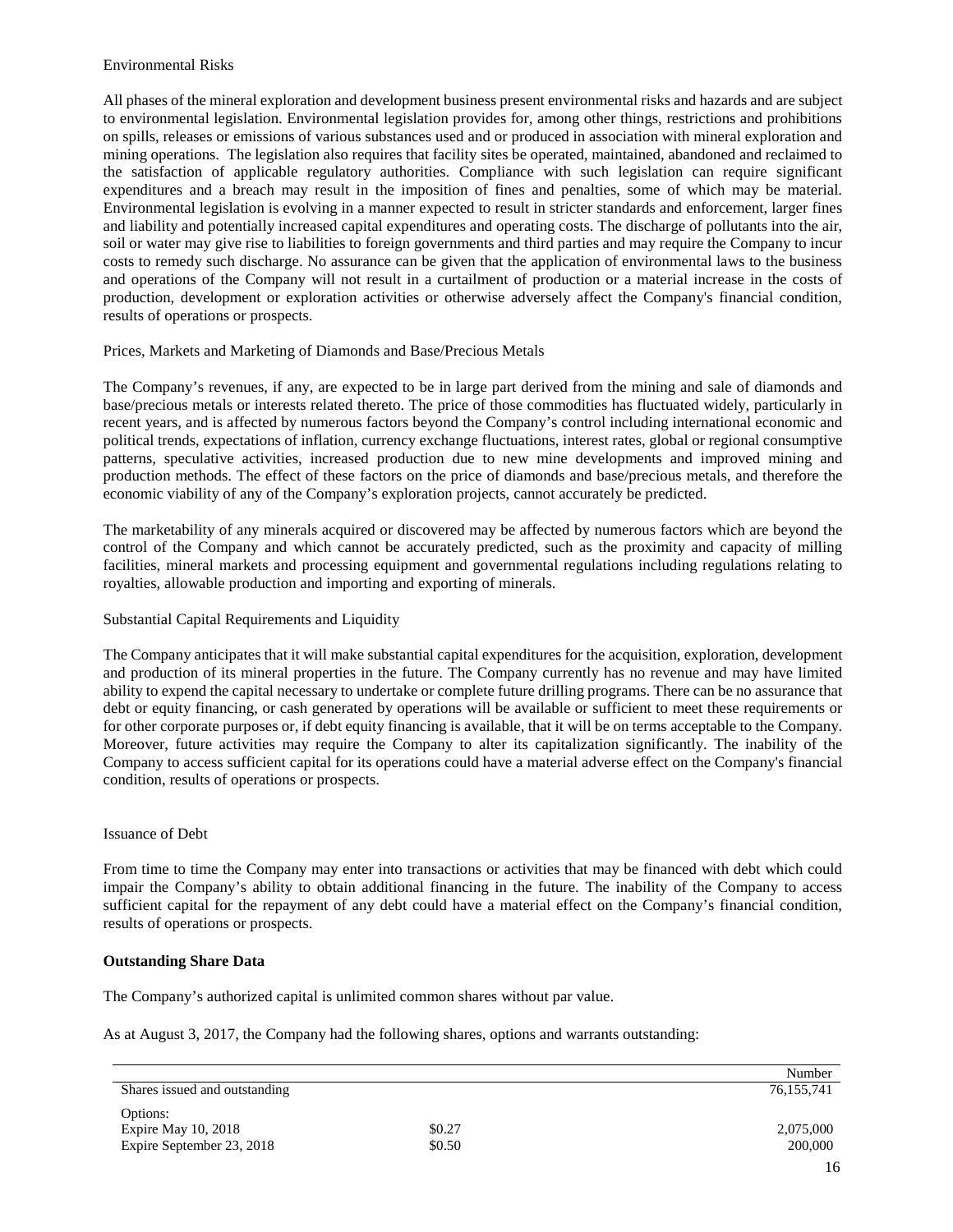| Expire January 28, 2019   | \$0.70 | 985,000     |
|---------------------------|--------|-------------|
| Expire September 25, 2019 | \$0.60 | 680,000     |
| Expire December 16, 2019  | \$0.54 | 200,000     |
| Expire June 22, 2022      | \$0.27 | 2,230,000   |
| Warrants:                 |        |             |
| April 29, 2018            | \$0.25 | 500,000     |
| August 19, 2018           | \$0.65 | 500,000     |
| May 18, 2020              | \$0.40 | 20,000,000  |
|                           |        |             |
| Fully diluted             |        | 103,525,741 |

### **Share issuances**

On May 28, 2015, the Company completed a private placement of 4,211,000 flow-through shares at a price of \$0.95 per share for total gross proceeds of \$4,000,450. As part of this private placement the Company paid finders' fees and costs totalling \$347,697. The Company has used the funds for exploration of its Canadian exploration and evaluation assets in calendar 2015 and 2016 and renounced these expenditures to the investors December 31, 2015 using the look back rules.

Effective February 15, 2017, the Company acquired Stornoway's remaining interests in the Pikoo and Naujaat diamond projects by issuing to Stornoway 2,000,000 common shares of the Company. The shares were issued at a fair value of \$380,000 which was allocated to acquisition costs for the Naujaat and Pikoo projects. In addition, the Company agreed to pay Stornoway \$2.5 million at the time the first royalty payments relating to the Naujaat project are payable and \$1.25 million at the time the first royalty payments relating to the Pikoo project are payable. In addition, Stornoway retains a 0.5% GOR and NSR on diamond, precious metal and base metal production from the Naujaat project and a 1% GOR and NSR on diamond and base metal production from the Pikoo project.

On May 18, 2017, the Company completed a non-brokered private placement of 20,000,000 units at a price of \$0.25 per unit for gross proceeds of \$5,000,000. Each unit consisted of one common share and one common share purchase warrant. Each warrant entitles the holder to purchase one additional common share at a price of \$0.40 per share for a period of three years. The proceeds raised will be used for a planned drill program at Naujaat, ongoing exploration work at other projects and working capital.

### **Stock options and warrants**

At the Company's Annual General Meeting held on November 9, 2016, the shareholders of the Company approved the adoption of a new stock option plan (the "Plan"). The Plan gives the directors the authority to grant options to directors, officers, employees and consultants. The maximum number of shares to be issued under the Plan is 10% of the issued and outstanding common shares at the time of the grant. The exercise price of each option granted shall not be less than the market price at the date of grant less a discount up to 25% in accordance with the policies of the TSXV.

Options granted can have a term up to 5 years with vesting provisions determined by the directors in accordance with TSXV policies for Tier 2 Issuers, with a typical vesting period of 25% upon grant and 25% every six months thereafter.

### **Transactions with Related Parties**

Certain companies which have an officer and/or director or former officer and/or director in common and render services or are charged for certain services are as follows:

- a) Paid or accrued \$nil (2016 \$2,249) for shared administrative and accounting services to Northair Silver Corp., a company that previously had common officers.
- b) Paid or accrued consulting fees of \$18,000 (2016 \$16,500) to the Corporate Secretary of the Company. This amount is included in salaries disclosed below.
- c) Paid \$3,842 (2016 \$3,863) for office and rent to a company controlled by a director.
- d) Charged related parties \$28,800 (2016 \$23,900) for rent, office and administrative costs.
- e) Amounts due to related parties totaling \$6,896 (2016 \$2,249) are owing to Northair Silver Corp. and Anglo-Celtic Exploration Ltd.
- f) Included in other receivables is \$6,632 (2016 \$9,116) due from companies having a director or officers in common.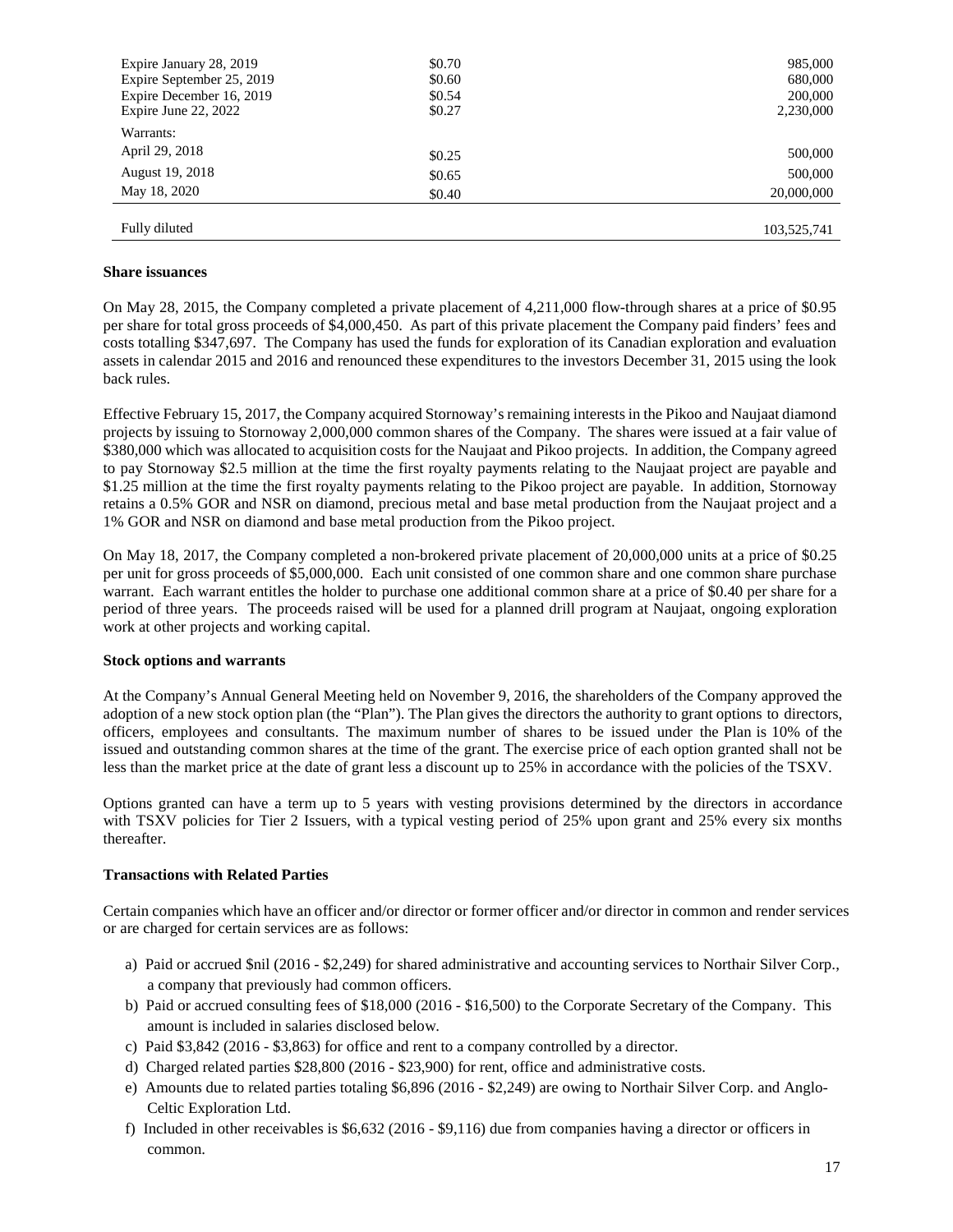The remuneration of directors and key management personnel during the year ended April 30, 2017 was as follows:

|                                                  | April 30,<br>2017 | April 30,<br>2016 |
|--------------------------------------------------|-------------------|-------------------|
| Salaries <sup>1</sup> and 3                      | \$<br>224,676     | 209,141           |
| Salaries in exploration $costs^{\text{1 and 3}}$ | 82,166            | 92,359            |
| Share-based compensation <sup>2</sup>            | 2,068             | 95,549            |
| Total                                            | 308,910           | 397,049           |

1 – When key management is working specifically on mineral properties their time is capitalized against the mineral property.

2 – Share-based compensation is the fair value of options that have been granted to directors and key management personnel.

3 – CEO - \$225,000, CFO \$60,000 and Corporate Secretary \$18,000.

During the year ended April 30, 2016, the Company entered into an employment agreement with a senior employee and officer for his services requiring a minimum annual payment of \$225,000. In addition, the employment agreement contains clauses which could provide for a payment or payments of \$450,000 on termination of employment or conclusion of a change in control or similar transaction.

### **Commitments**

As at April 30, 2017, the commitment for rental of the Company's office space is as follows:

| Year ending    |        |
|----------------|--------|
| April 30, 2018 | 53,613 |

# **CHANGES IN ACCOUNTING POLICIES AND CRITICAL ACCOUNTING ESTIMATES, JUDGMENTS AND ASSUMPTIONS**

### **Nature and continuance of operations**

North Arrow Minerals Inc. (the "Company") is incorporated federally under the laws of the Canada Business Corporations Act ("CBCA").

The financial statements of the Company are presented in Canadian dollars, which is the functional currency of the Company.The Company trades on the TSX Venture Exchange (TSXV – NAR) and its registered office address is Ste. #960-789 West Pender Street, Vancouver, BC, Canada V6C 1H2.

The Company's principal business activity is the acquisition and exploration of exploration and evaluation assets. To date, the Company has not generated significant revenues from operations and is considered to be in the exploration stage.

The Company is in the process of acquiring and exploring its exploration and evaluation assets and has not yet determined whether these properties contain reserves that are economically recoverable. These financial statements have been prepared on the assumption that the Company will continue in operation for the foreseeable future and will be able to realize assets and discharge liabilities in the normal course of operations. At April 30, 2017, the Company has a deficit of \$19,636,608 and may require additional funding to meet its planned activities beyond the upcoming fiscal year. The Company's continuation as a going concern is dependent on the successful results from its mineral property exploration activities and its ability to raise equity capital or borrowings sufficient to meet current and future obligations. Subsequent to April 30, 2017, the Company completed a financing which is anticipated to provide funds to maintain the next twelve months of operations.

The Company's financial statements do not include any adjustments to the recoverability and classification of assets and liabilities that might be necessary, should the Company be unable to continue as a going concern. Continued operations of the Company are dependent on the Company's ability to receive financial support, obtain necessary financings and/or generate profitable operations in the future.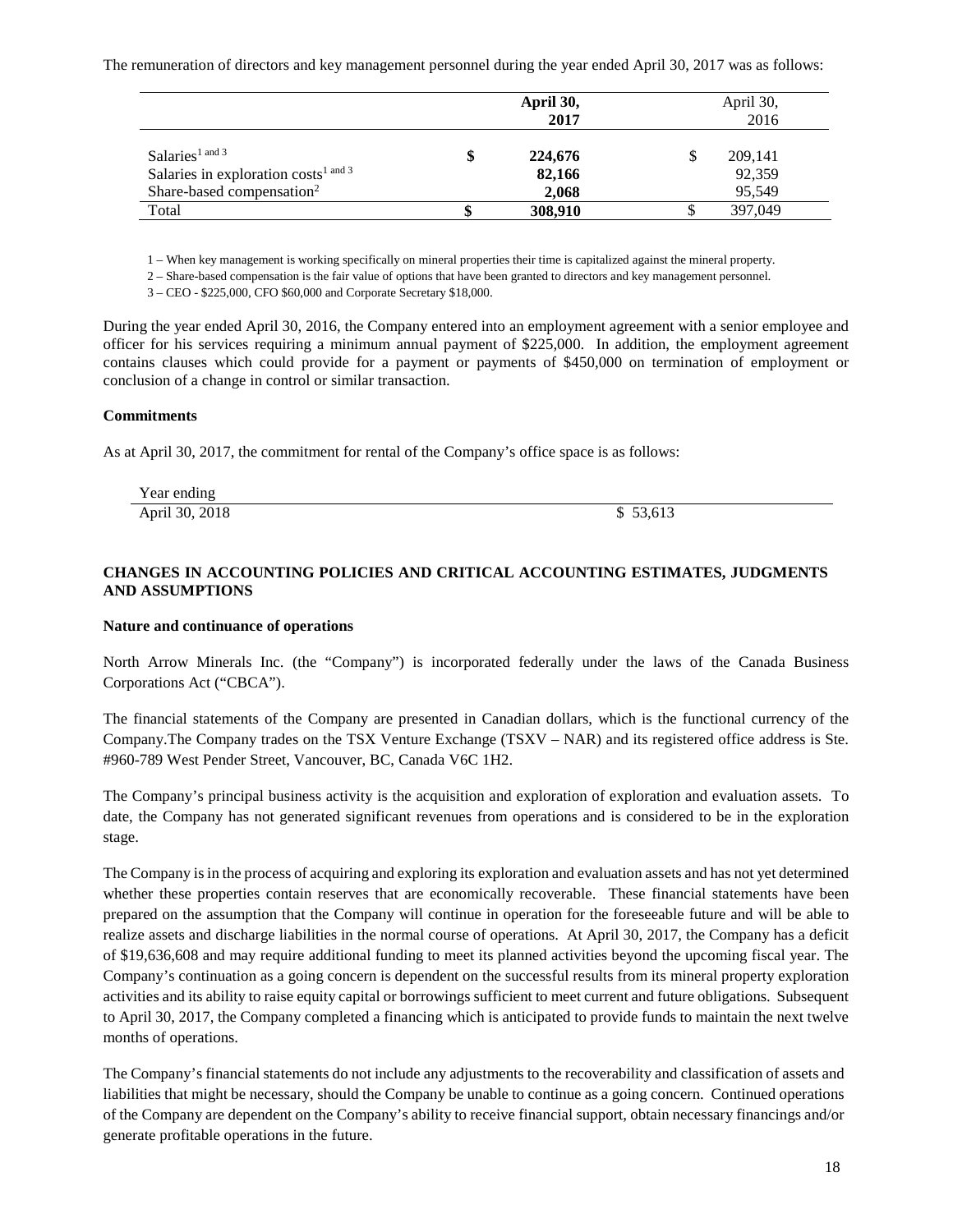### **Significant accounting policies**

The April 30, 2017 Management Discussion and Analysis should be read in conjunction with the audited annual financial statements of the Company for a listing of the Company's significant accounting policies.

### **Statement of Compliance**

The Company's financial statements have been prepared in accordance with IFRS as issued by the International Accounting Standards Board ("IASB") and interpretations of the International Financial Reporting Interpretations Committee ("IFRIC"). The financial statements are presented in Canadian dollars unless otherwise noted.

### **Historical cost**

These Company's financial statements have been prepared on a historical cost basis except for certain financial instruments measured at fair value.

### **Significant accounting judgments, estimates and assumptions**

The preparation of financial statements in conformity with IFRS requires management to make certain estimates, judgments and assumptions that affect the reported amounts of assets and liabilities at the date of the financial statements and the reported revenues and expenses during this period.

Although management uses historical experiences and its best knowledge of the amount, events or actions to form the basis for judgments and estimates, actual results may differ from these estimates.

The most significant accounts that require estimates as the basis for determining the stated amounts include the recoverability of exploration and evaluation assets, valuation of share-based payments, marketable securities and valuation of deferred tax amounts.

Critical judgments exercised in applying accounting policies that have the most significant effect on the amounts recognized in the financial statements are as follows:

i) Economic recoverability and probability of future benefits of exploration and evaluation costs*.* 

Management has determined that exploration, evaluation and related costs incurred which were capitalized may have future economic benefits and may be economically recoverable. Management uses several criteria in its assessments of economic recoverability and probability of future economic benefits including geologic and other technical information, history of conversion of mineral deposits with similar characteristics to its own properties to proven and probable mineral reserves, the quality and capacity of existing infrastructure facilities, evaluation of permitting and environmental issues and local support for the project.

ii) Valuation of share-based payments and warrants recorded as marketable securities

The Company uses the Black-Scholes Option Pricing Model for valuation of share-based payments and warrants recorded as marketable securities. Option pricing models require the input of subjective assumptions including expected price volatility, interest rates and forfeiture rate. Changes in the input assumptions can materially affect the fair value estimate and Company's earnings and equity reserves.

iii) Income taxes

In assessing the probability of realizing income tax assets, management makes estimates related to expectations of future taxable income, applicable tax opportunities, expected timing of reversals of existing temporary differences and the likelihood that tax positions taken will be sustained upon examination by applicable tax authorities. In making its assessments, management gives additional weight to positive and negative evidence that can be objectively verified.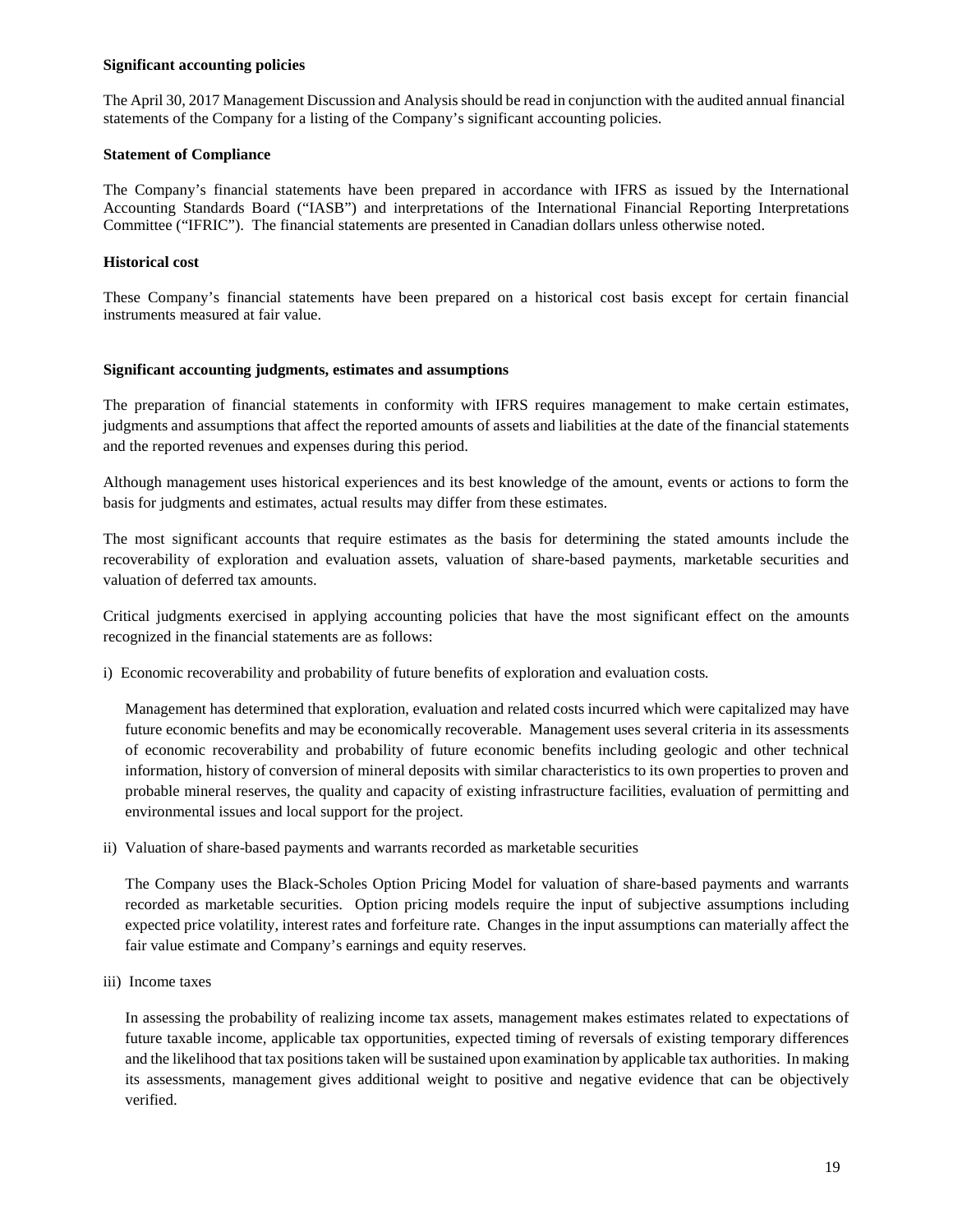### **New Accounting pronouncements**

.

i) The IASB has issued several new standards and amendments which have been adopted by the Company. Each of the new standards is effective for annual periods beginning on or after January 1, 2016. The adoption of the standards and amendments did not have a material effect on the Company's financial statements.

ii) Certain pronouncements were issued by the IASB or IFRIC but are not yet effective as at April 30, 2017. The Company intends to adopt these standards and interpretations when they become effective.

The following are the accounting standards issued but not effective as of April 30, 2017 that the Company believes could be significant.

- IFRS 9 Financial Instruments classification and measurement
	- Effective for annual periods beginning on or after January 1, 2018. This is the first part of a new standard on classification and measurement of financial assets that will replace IAS 39, "Financial Instruments: Recognition and Measurement". IFRS 9 has two measurement categories: amortized cost and fair value. All equity instruments are measured at fair value. A debt instrument is recorded at amortized cost only if the entity is holding it to collect contractual cash flows and the cash flows represent principal and interest. Otherwise it is measured at fair value with changes in fair value through profit or loss. In addition, this new standard has been updated to include guidance on financial liabilities and derecognition of financial instruments.
- **IFRS**  $16 -$ **Leases**

Effective for annual periods commencing on or after January 1, 2019, this new standard eliminates the classification of leases as either operating or finance leases and introduces a single lessee accounting model which requires the lessee to recognize assets and liabilities for all leases with a term of longer than 12 months.

The Company is currently assessing the impact of these new accounting standards on its financial statements.

# **FINANCIAL INSTRUMENTS AND RISK MANAGEMENT**

Financial instruments measured at fair value are classified into one of three levels in the fair value hierarchy according to the relative reliability of the inputs used to estimate the fair values. The three levels of the fair value hierarchy are:

- Level 1 Unadjusted quoted prices in active markets for identical assets or liabilities;
- Level 2 Inputs other than quoted prices that are observable for the asset or liability either directly or indirectly; and
- Level 3 Inputs that are not based on observable market data.

The Company's financial instruments consist of cash, marketable securities, receivables, accounts payable and accrued liabilities and due to related parties. Cash is carried at fair value using a Level 1 fair value measurement. The carrying value of receivables, accounts payable and accrued liabilities and due to related parties approximate their fair values due to their immediate or short-term maturity. Marketable securities consisting of common shares are recorded at fair value based on the quoted market prices in active markets at the reporting date, which is consistent with Level 1 of the fair value hierarchy**.** Marketable securities consisting of warrants are recorded at fair value based on a Black Scholes pricing model consistent with Level 3 of the fair value hierarchy.

The Company is exposed to a variety of financial risks by virtue of its activities, including credit risk, interest rate risk, liquidity risks, foreign currency risk, and equity market risk. The Company's objective with respect to risk management is to minimize potential adverse effects on the Company's financial performance. The Board of Directors provides direction and guidance to management with respect to risk management. Management is responsible for establishing controls and procedures to ensure that financial risks are mitigated to acceptable levels.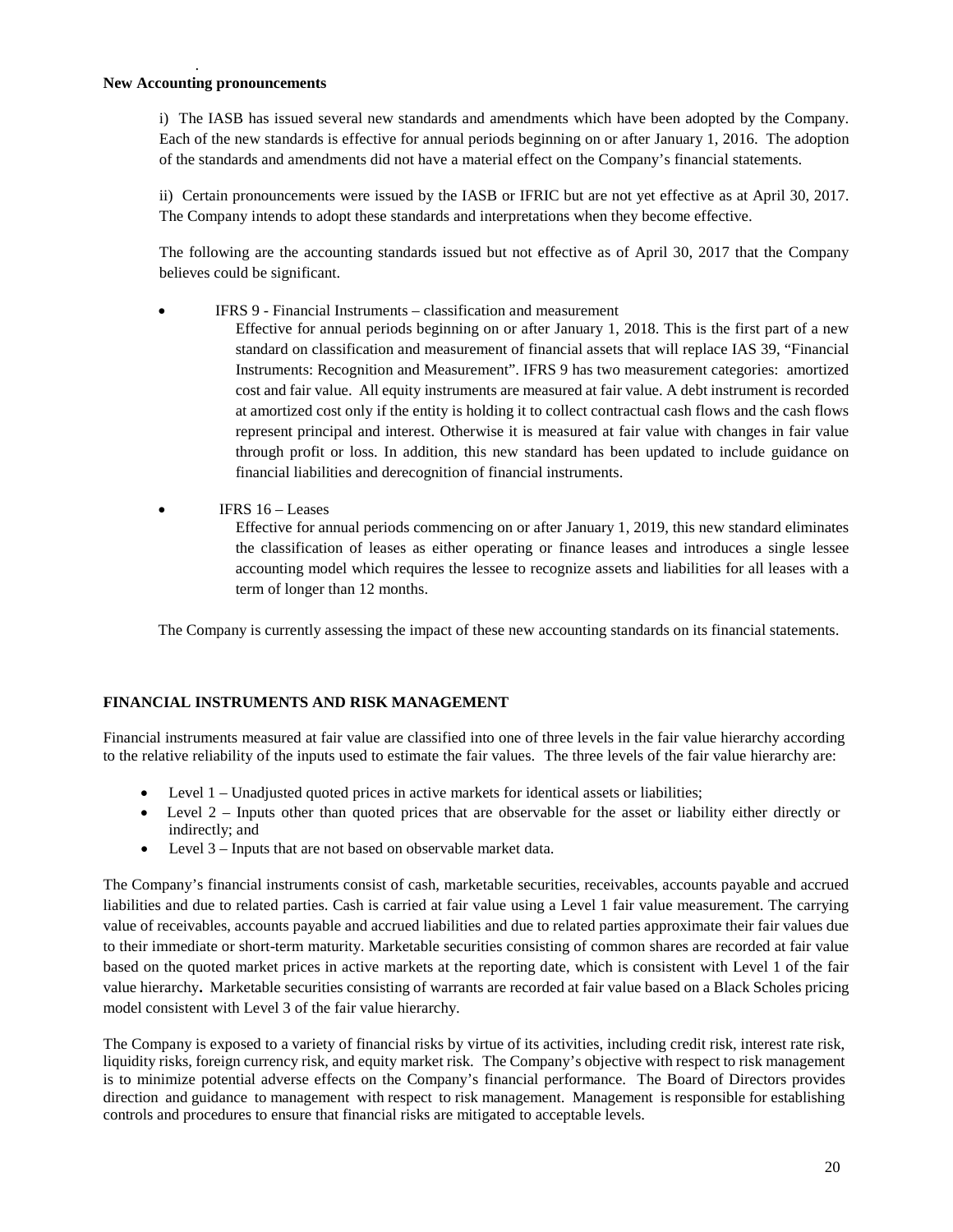# Credit risk

Credit risk is the risk of financial loss to the Company if a counter-party to a financial instrument fails to meet its contractual obligations. The Company manages credit risk by investing its excess cash in short-term investments with investment grade ratings, issued by a Canadian chartered bank. The Company's receivables consist primarily of sales tax receivables due from the federal government and receivables from companies with which the Company has exploration agreements or options. The maximum exposure to credit risk at the reporting date is the carrying value of the Company's receivables and cash.

### Interest rate risk

Interest rate risk is the risk that the fair value or future cash flows of a financial instrument will fluctuate because of changes in market interest rates. Financial assets and liabilities with variable interest rates expose the Company to interest rate risk with respect to its cash flow. It is management's opinion that the Company is not exposed to significant interest rate risk.

### Liquidity risk

Liquidity risk is the risk that the Company will not be able to meet its obligations as they become due. The Company's ability to continue as a going concern is dependent on management's ability to raise the funds required through future equity financings, asset sales or exploration option agreements, or a combination thereof. The Company has no regular cash flow from its operating activities. The Company manages its liquidity risk by forecasting cash flow requirements for its planned exploration and corporate activities and anticipating investing and financing activities. Management and the Board of Directors are actively involved in the review, planning and approval of annual budgets and significant expenditures and commitments. Failure to realize additional funding could cast significant doubt on the Company's ability to continue as a going concern. As at April 30, 2017, the Company had cash of \$368,124 (comparative year - \$2,507,640) available to settle current liabilities of \$83,103 (comparative year - \$608,670).

### Equity market risk

The Company is exposed to equity price risk arising from its marketable securities, which are classified as availablefor- sale. The Company plans to sell its marketable securities as market conditions permit, or as is required to finance the Company's operations from time-to-time.

# Foreign currency risk

The Company's activities are within Canada and accordingly the Company is not subject to significant foreign currency risk.

# **Capital Management**

The capital of the Company consists of the items included in shareholders' equity. The Company manages its capital structure and makes adjustments to it, based on the funds available to the Company. The Company's objective for capital management is to plan for the capital required to support the Company's ongoing acquisition and exploration of its mineral properties and to provide sufficient funds for its corporate activities.

The Company's exploration and evaluation assets are in the exploration stage. As an exploration stage company, the Company is currently unable to self-finance its operations. The Company has historically relied on equity financings to finance its operations. In order to carry out the Company's planned exploration programs and to pay for administrative costs, the Company will have to raise additional funds as required. To effectively manage the Company's capital requirements, the Company's management has in place a planning and budgeting process.

### **Additional Disclosure for Venture Issuers Without Significant Revenue**

Additional disclosure concerning the Company's general and administrative expenses and exploration and evaluation assets and expenses is provided in the Company's statement of financial position, statement of changes in equity, statement of loss and comprehensive loss and the Exploration and Evaluation Assets note contained in its consolidated financial statements for the years ended April 30, 2017 and 2016. These statements are available on SEDAR at [www.sedar.com.](http://www.sedar.com/)